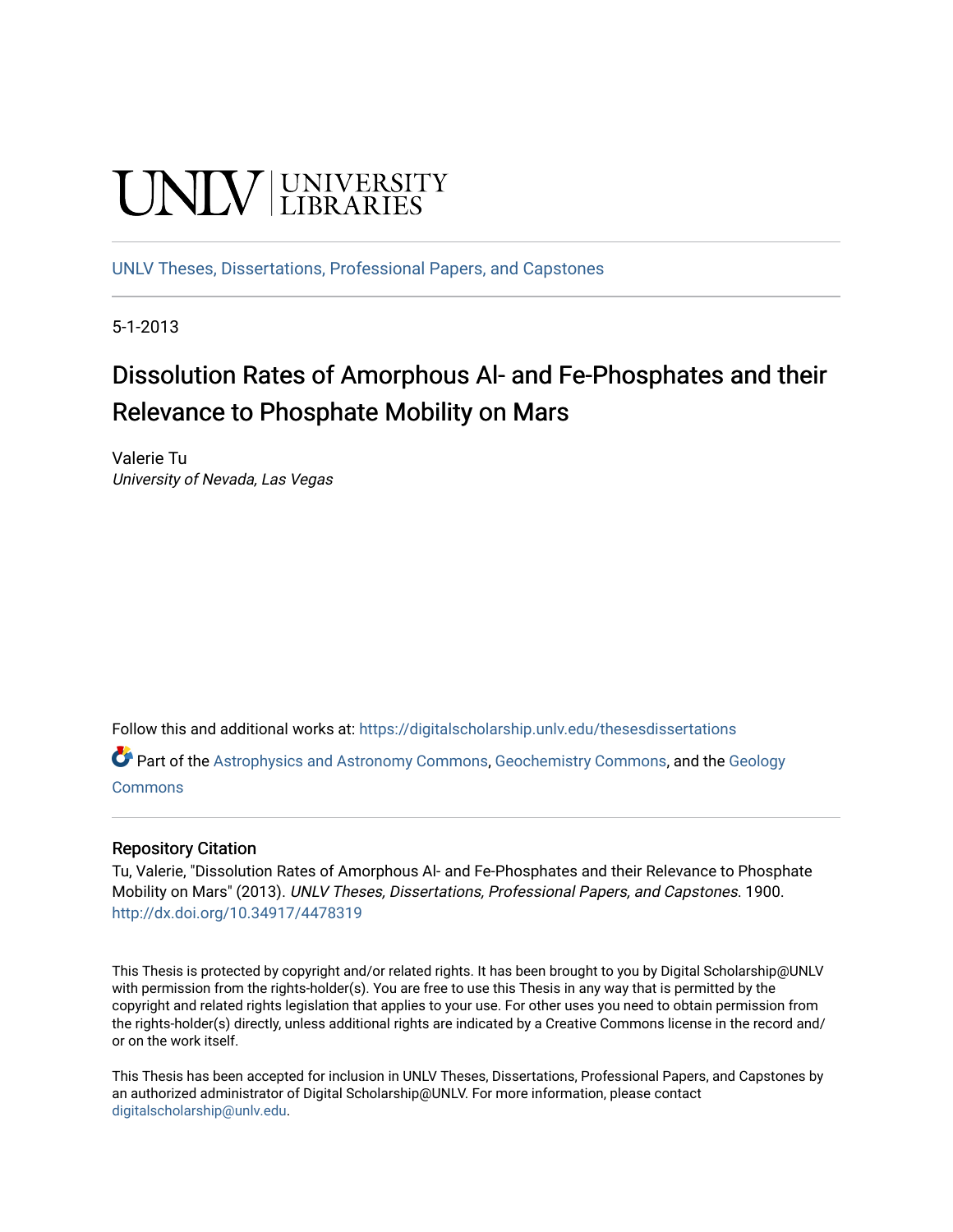# DISSOLUTION RATES OF AMORPHOUS AL- AND FE-PHOSPHATES AND

# THEIR RELEVANCE TO PHOSPHATE MOBILITY ON MARS

By

Valerie M. Tu

Bachelor of Science in Geology University of Nevada, Las Vegas 2011

A thesis submitted in partial fulfillment of the requirements for the

Master of Science in Geoscience

Department of Geoscience College of Science The Graduate College

University of Nevada, Las Vegas May 2013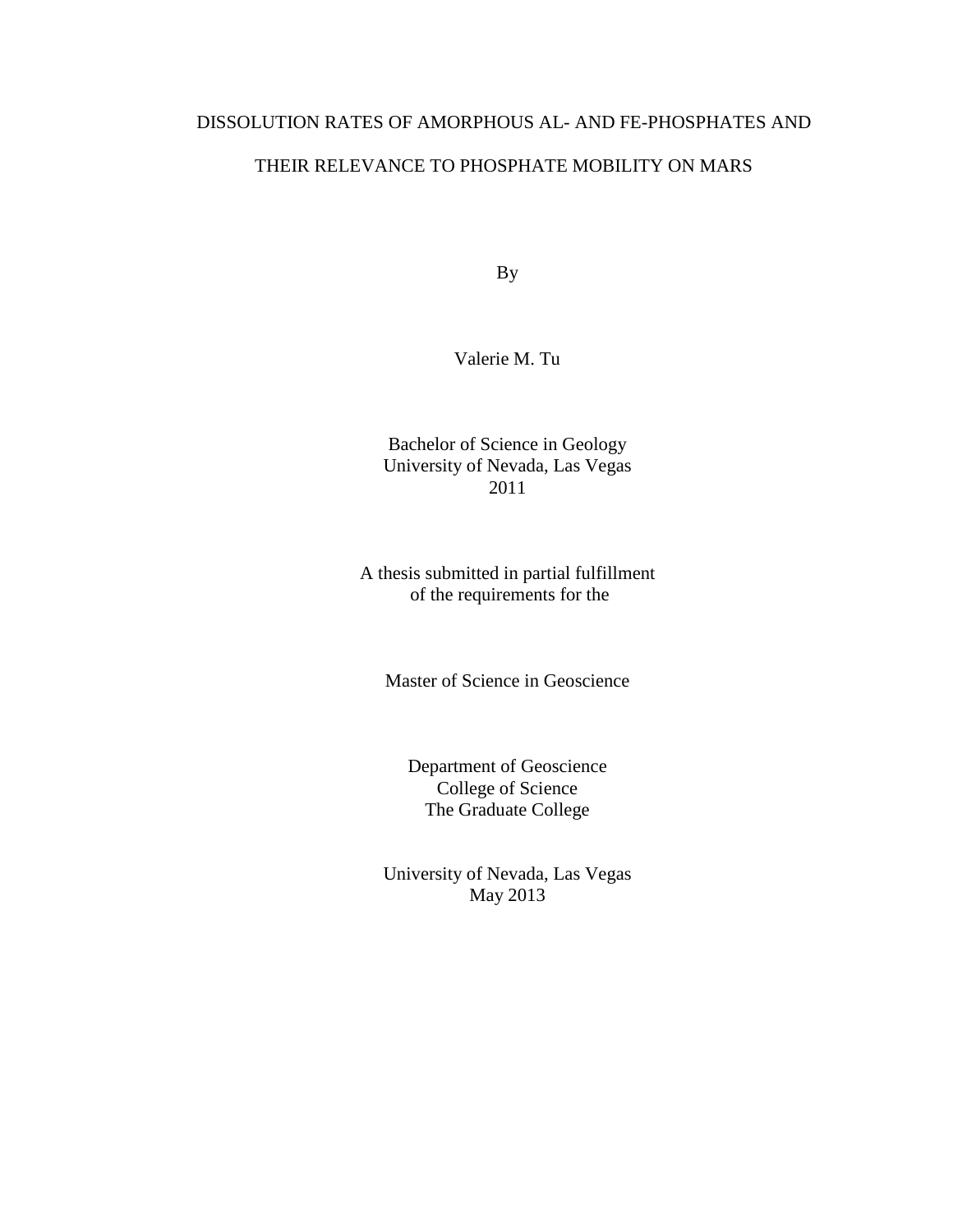Copyright by Valerie M. Tu, 2013 All Rights Reserved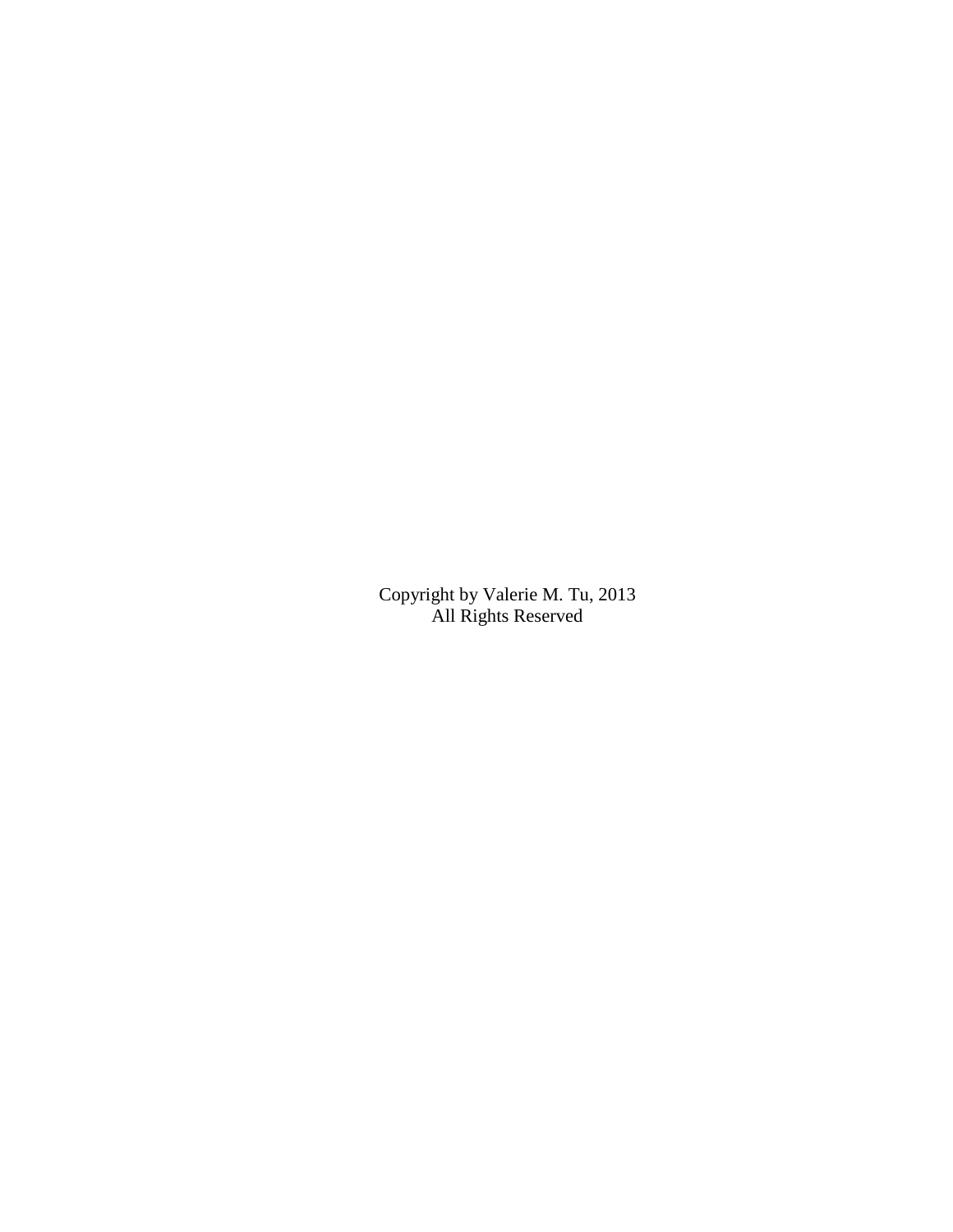

# THE GRADUATE COLLEGE

We recommend the thesis prepared under our supervision by

Valerie Tu

entitled

Dissolution Rates of Amorphous Al- and Fe-Phosphates and their Relevance to Phosphate Mobility on Mars

be accepted in partial fulfillment of the requirements for the degree of

**Master of Science in Geoscience** Department of Geoscience

Elisabeth Hausrath, Ph.D., Committee Chair

Scott Nowicki, Ph.D., Committee Member

Eugene Smith, Ph.D., Committee Member

Gary Cerefice, Ph.D., Graduate College Representative

Tom Piechota, Ph.D., Interim Vice President for Research & Dean of the Graduate College

**May 2013**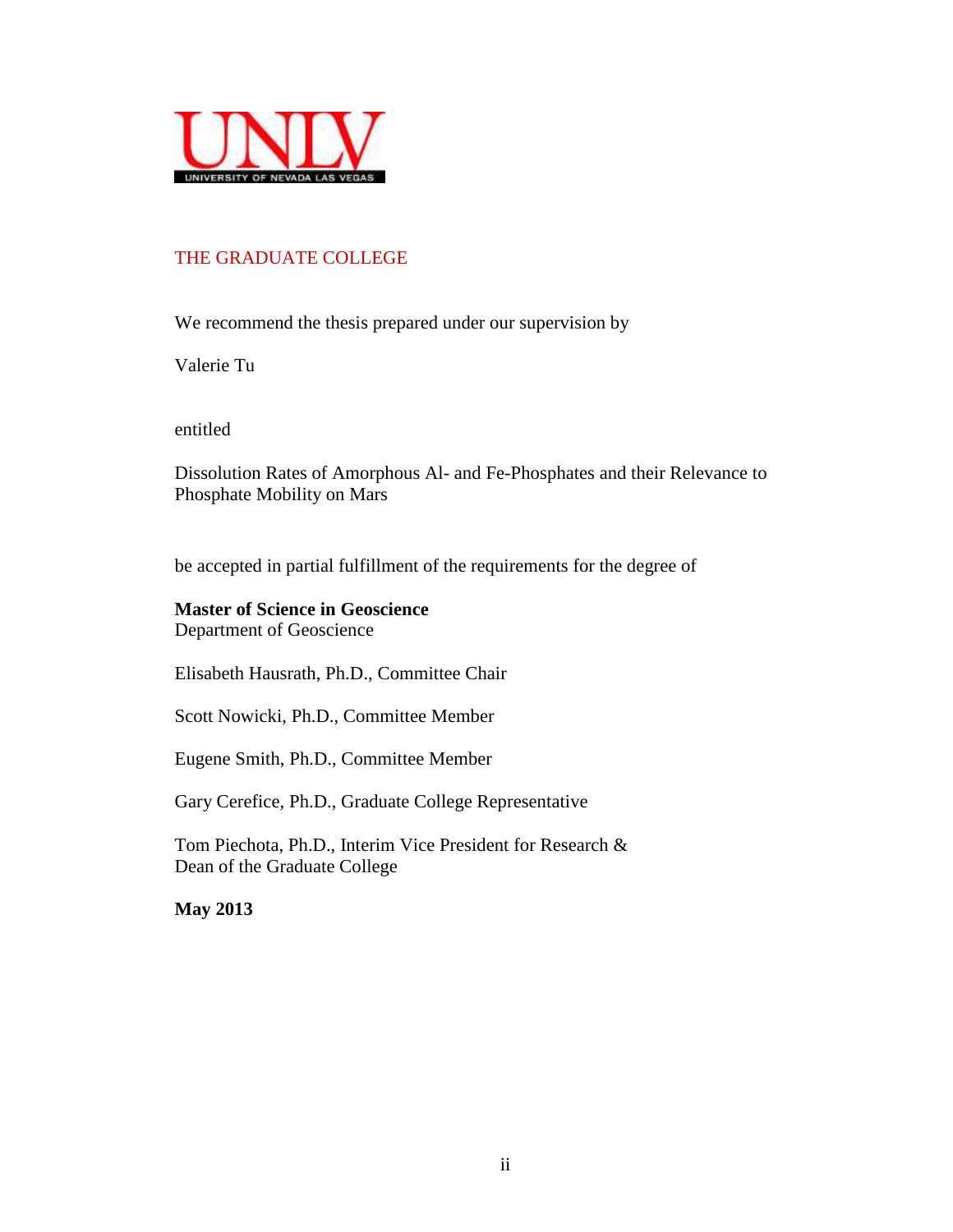#### **Abstract**

# **Dissolution Rates of Amorphous Al- and Fe-Phosphates and their Relevance to Phosphate Mobility on Mars**

**Tu, V.** 

Keywords: phosphate, weathering, astrobiology, Mars, soils

 Phosphate is an essential element for life on Earth, and therefore if life exists or ever existed on Mars it may have required phosphate. Amorphous Al- and Fe-phosphates rapidly precipitate from acidic solutions and amorphous Al-phosphates likely control phosphate concentrations in some natural waters on Earth. Amorphous phases may be even more important on Mars than on Earth, and amorphous phosphates are therefore likely important in the phosphate cycle on Mars. Despite this importance, however, few dissolution rates exist for amorphous Al- and Fe- phosphates. In this study, dissolution rates of amorphous Al- and Fe-phosphates were measured in flow-through reactors from steady state concentrations of Al, Fe and P. A pH –dependent rate law was calculated from the dissolution rates  $\log R = \log k - npH$ , where *R* is the dissolution rate, *k* is intrinsic rate constant and *n* is the rate dependence on pH. For amorphous Al-phosphate, log *k* = -6.539 ± 1.529, and *n* = 2.391 ± 0.493. For amorphous Fe-phosphate, log *k* = - 13.031 $\pm$  0.558, and  $n = 1.376 \pm 0.221$ . Amorphous Al-phosphate dissolves stoichiometrically under all conditions, and amorphous Fe-phosphate dissolves nonstoichiometrically, approaching stoichiometric dissolution as pH decreases, due potentially to Fe-oxides precipitating and armoring grain surfaces. Perhaps due to these effects, amorphous Al-phosphate dissolution rates are approximately three orders of magnitude faster than amorphous Fe-phosphate dissolution rates. Amorphous Al-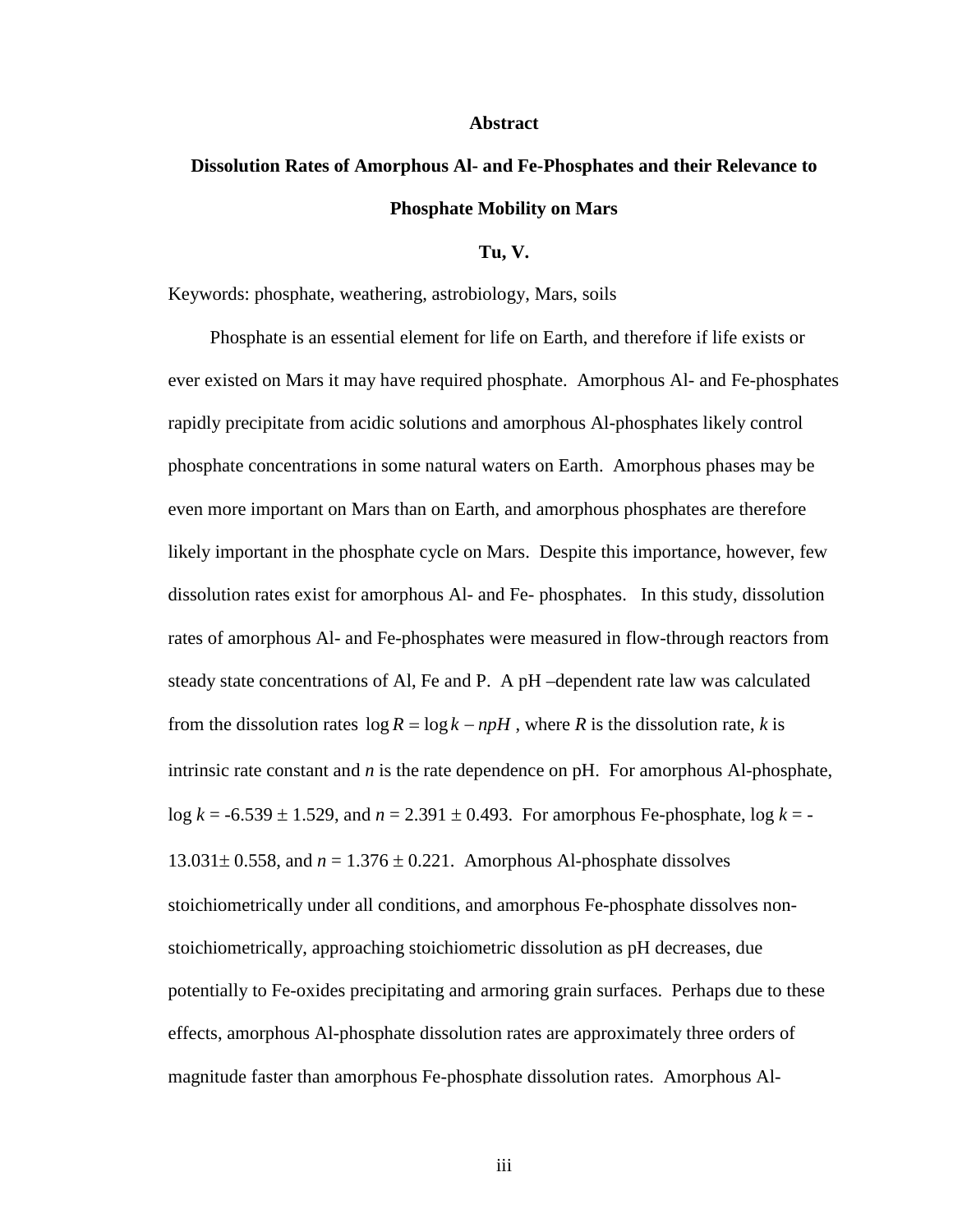phosphate dissolution rates measured in this study are also faster than published variscite dissolution rates. Dissolution rates of amorphous Al- and Fe-phosphates in this study therefore imply rapid phosphate release into acidic environments, suggesting phosphate mobility under Mars-relevant conditions.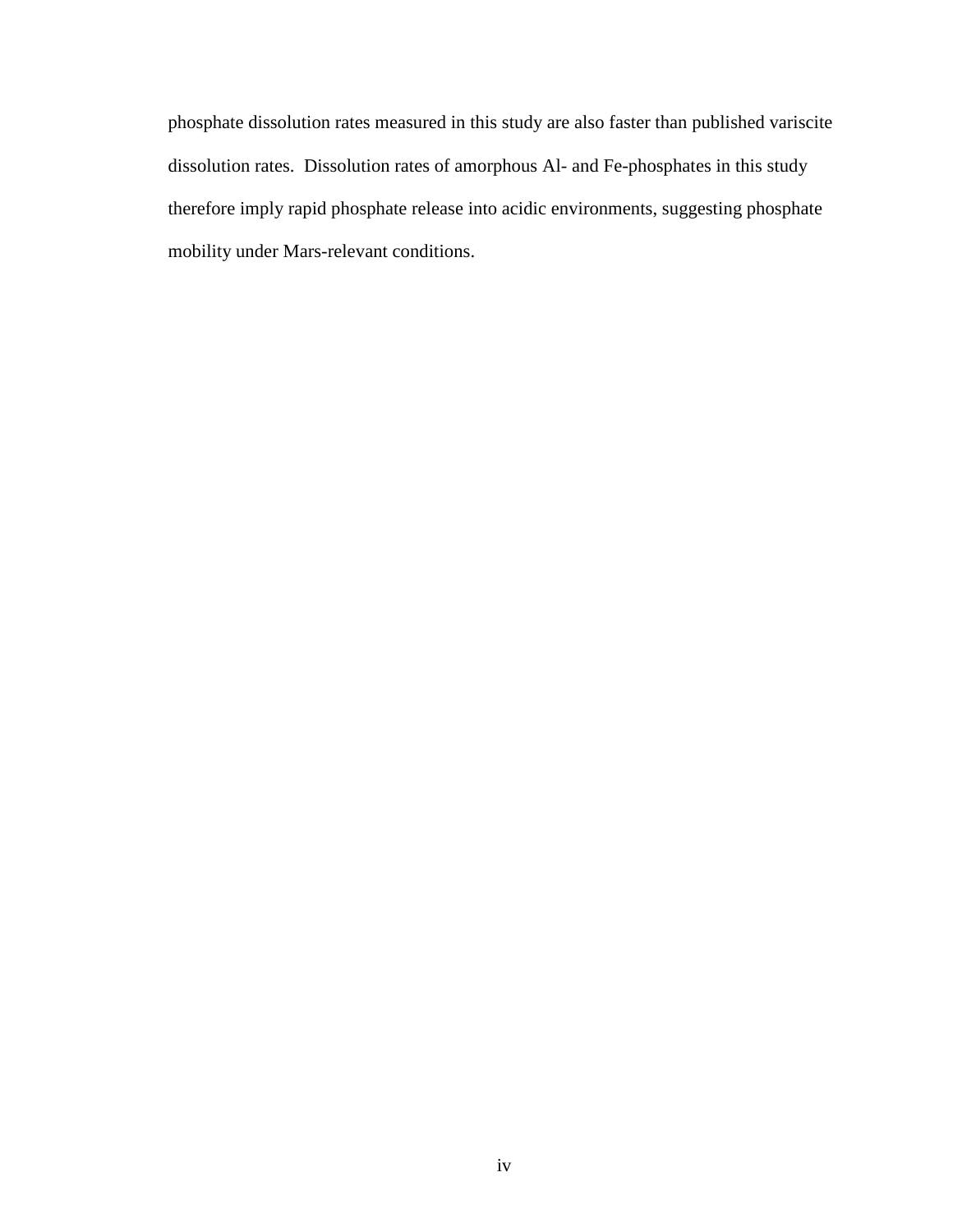#### Acknowledgments

I would like to express my very sincere gratitude to all of the individuals who helped me along my journey, first and foremost I would like to express my gratitude to my advisor Dr. Elisabeth Hausrath for her patience, encouragement and guidance, she is no doubt a remarkable woman and I'm very fortunate to have learned so much from her.

Special thanks go to Dr. Eugene Smith, and Dr. Scott Nowicki, for not just being my committee members but also for playing an important part in my education and experiences, I am very fortunate to have been taught by you both. Also, a very special thanks to Dr. Gary Cerefice, my thesis committee member, I thank you for your invaluable contribution you spent reviewing this thesis and helping me to better improve upon my project.

I am truly grateful to the following individuals for all their contributions and support over the years: Seth Gainey, Christopher Adcock, Michael Steiner, Renee Schofield, Fritz Freudenberger, Kirellos Sefein, Brittany Meyers, and Julie Baumeister thank you for all of your support and help. I would also like to acknowledge Oliver Tschauner, Paul Forster, Rachael Johnsen, Brandon Guttery and Mingua Ren for their contributions to this project. I would especially like to acknowledge my family: my step-sons Nicholas and Tyler, my mom Helen-Sofie, dad Steven, sister Samantha, and brother Raymond- thank you all so much for your love and support and to my loving husband, Vincent Tu, thank you for caring for our children, supporting me and allowing me to pursuit a better future for our family.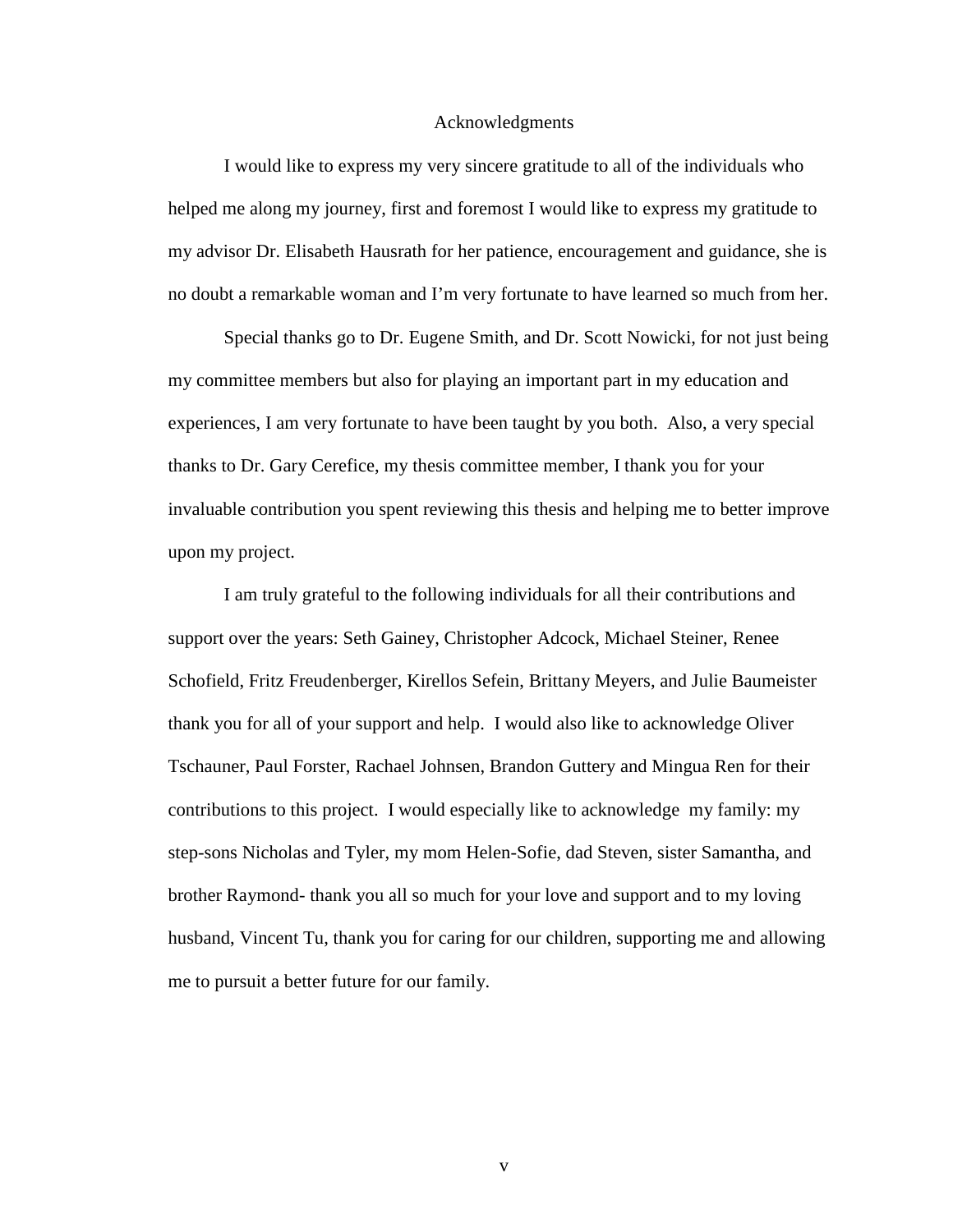We would like to acknowledge funding from the Mars Fundamental Research Program Grant NNX10AP58G to E. M. Hausrath, Marathon Oil Corporation, the Hispanic Scholarship Fund, the UNLV Geoscience Department, and the Graduate and Professional Students Association.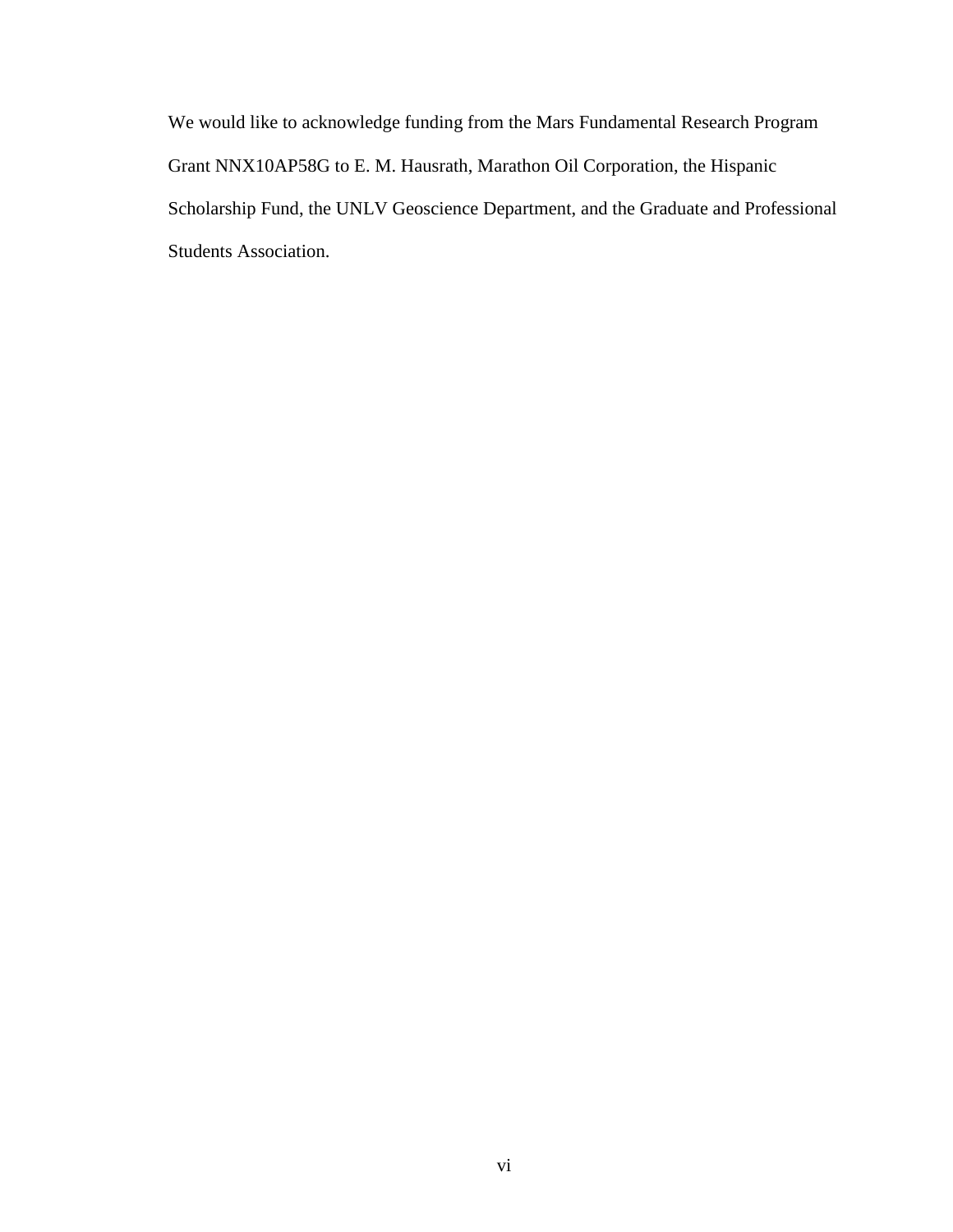# *Dedication*

*I would like to dedicate this thesis to my son Kaede who no doubt has had to endure much sacrifice without his mom around when these studies were carried out. This thesis is dedicated to YOU sweetheart!*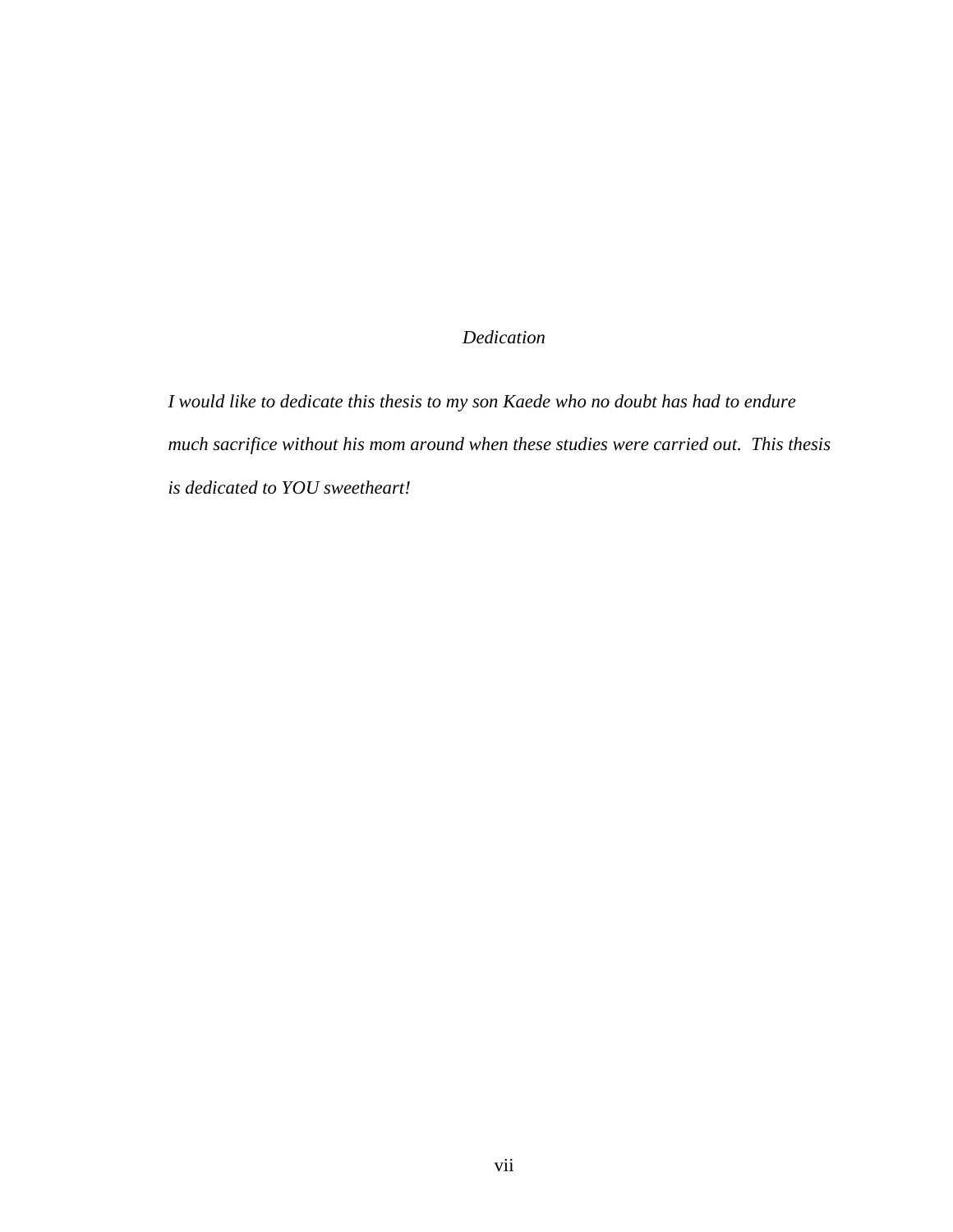# Table of contents

| Chapter 2 Methods             |
|-------------------------------|
|                               |
|                               |
|                               |
| <b>Chapter 3 Calculations</b> |
|                               |
|                               |
|                               |
| <b>Chapter 5 Results</b>      |
|                               |
| 11                            |
|                               |
|                               |
|                               |
|                               |
|                               |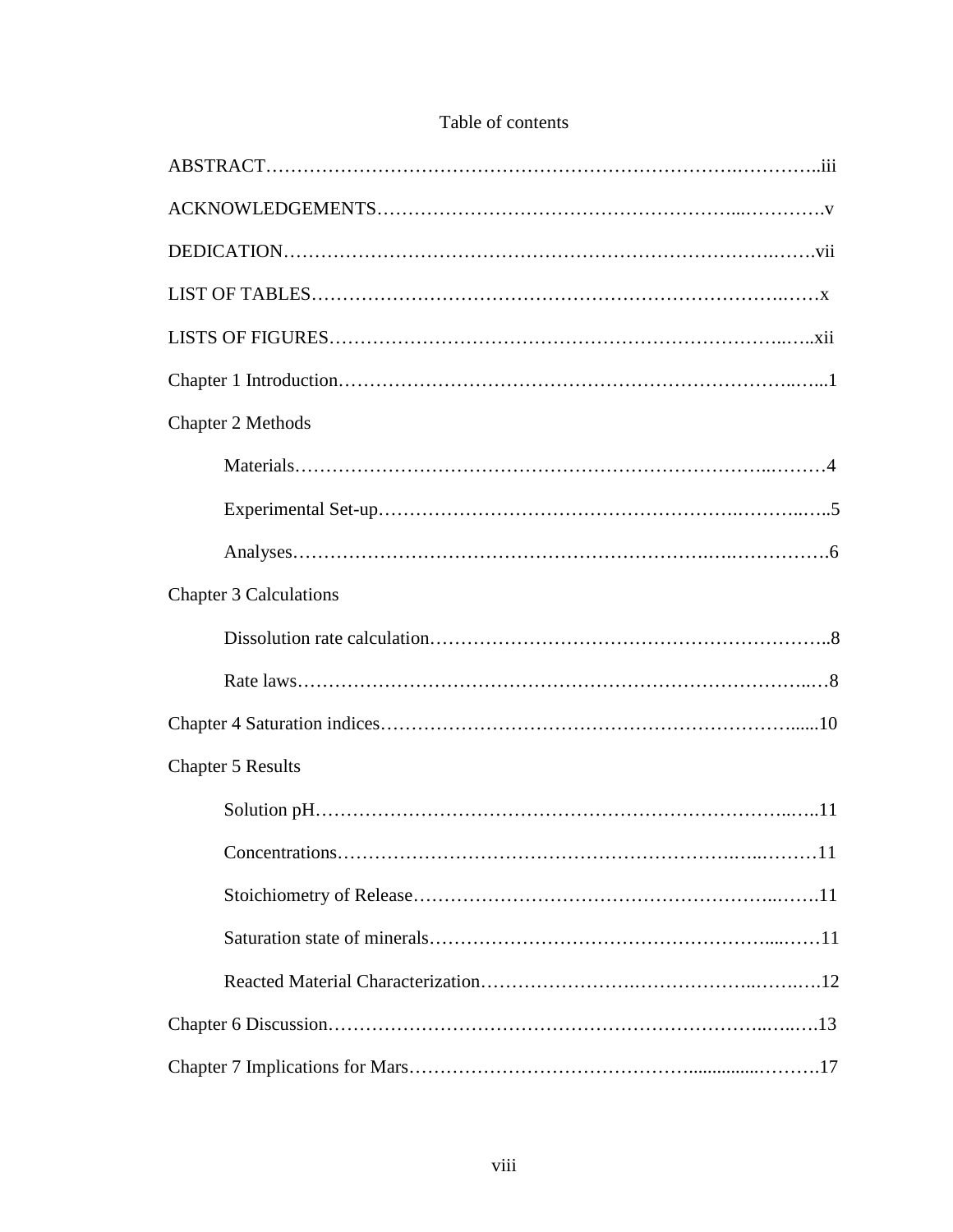| Appendix A |
|------------|
|            |
|            |
|            |
| Appendix B |
|            |
|            |
|            |
|            |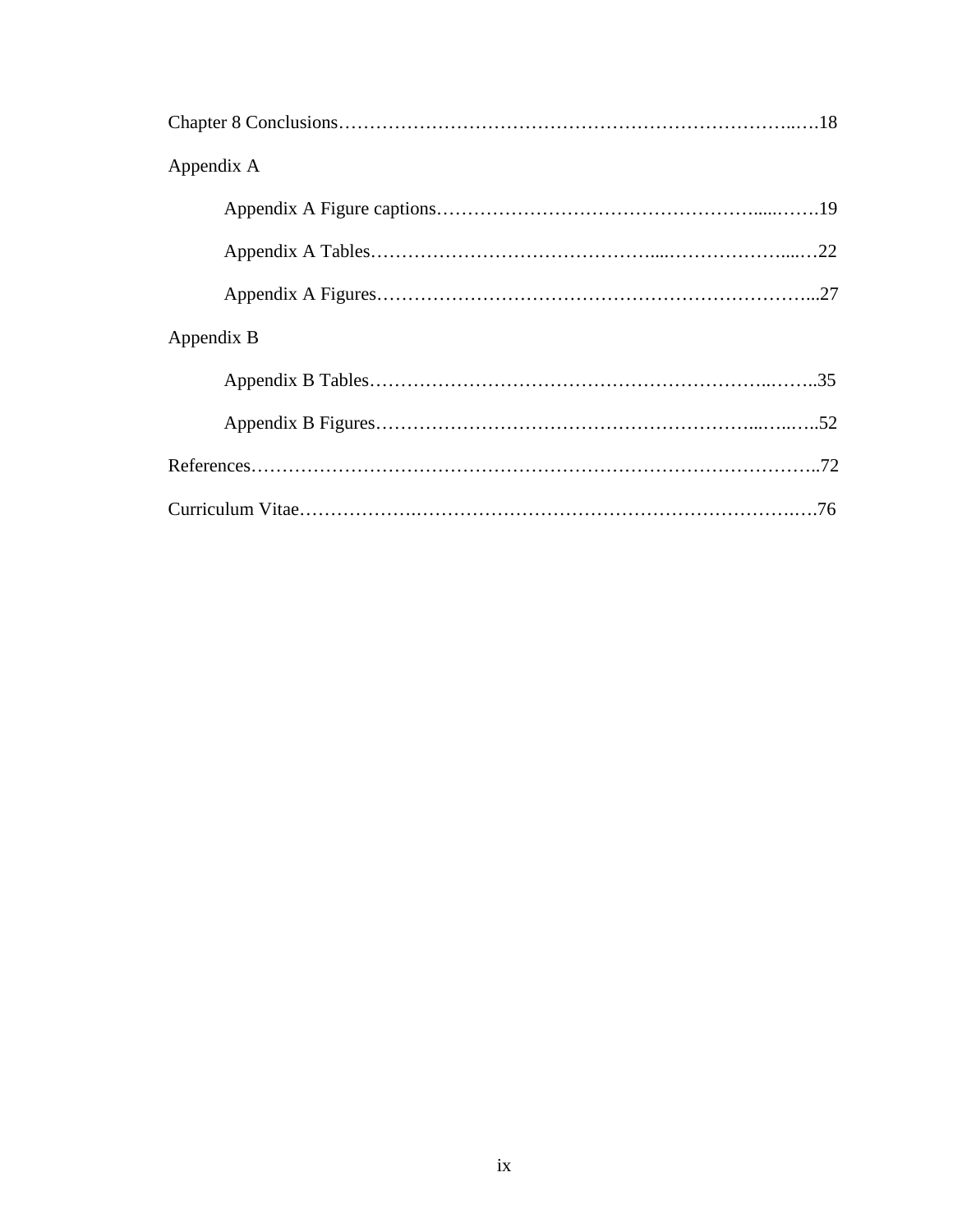# List of Tables

| Table 1 Summary of experimental conditions for the dissolution of amorphous Al- |
|---------------------------------------------------------------------------------|
|                                                                                 |
| Table 2 Summary of experimental conditions for the dissolution of amorphous Fe- |
|                                                                                 |
|                                                                                 |
| Table 4 Saturation indices for the average of each steady state condition25     |
| Table 5 Saturation indices for the average of each steady state condition26     |
| Table 1B Dissolution results from pH 3 amorphous Fe-phosphate                   |
|                                                                                 |
| Table 2B Dissolution results from pH 2.5 amorphous Fe-phosphate                 |
|                                                                                 |
| Table 3B Dissolution results from pH 2 amorphous Fe-phosphate                   |
|                                                                                 |
| Table 4B Dissolution results from pH 1 amorphous Fe-phosphate                   |
|                                                                                 |
| Table 5B Dissolution results from pH 3 amorphous Al-phosphate                   |
| 39                                                                              |
| Table 6B Dissolution results from pH 2.5 amorphous Al-phosphate                 |
|                                                                                 |
| Table 7B Dissolution results from pH 2 amorphous Al-phosphate                   |
|                                                                                 |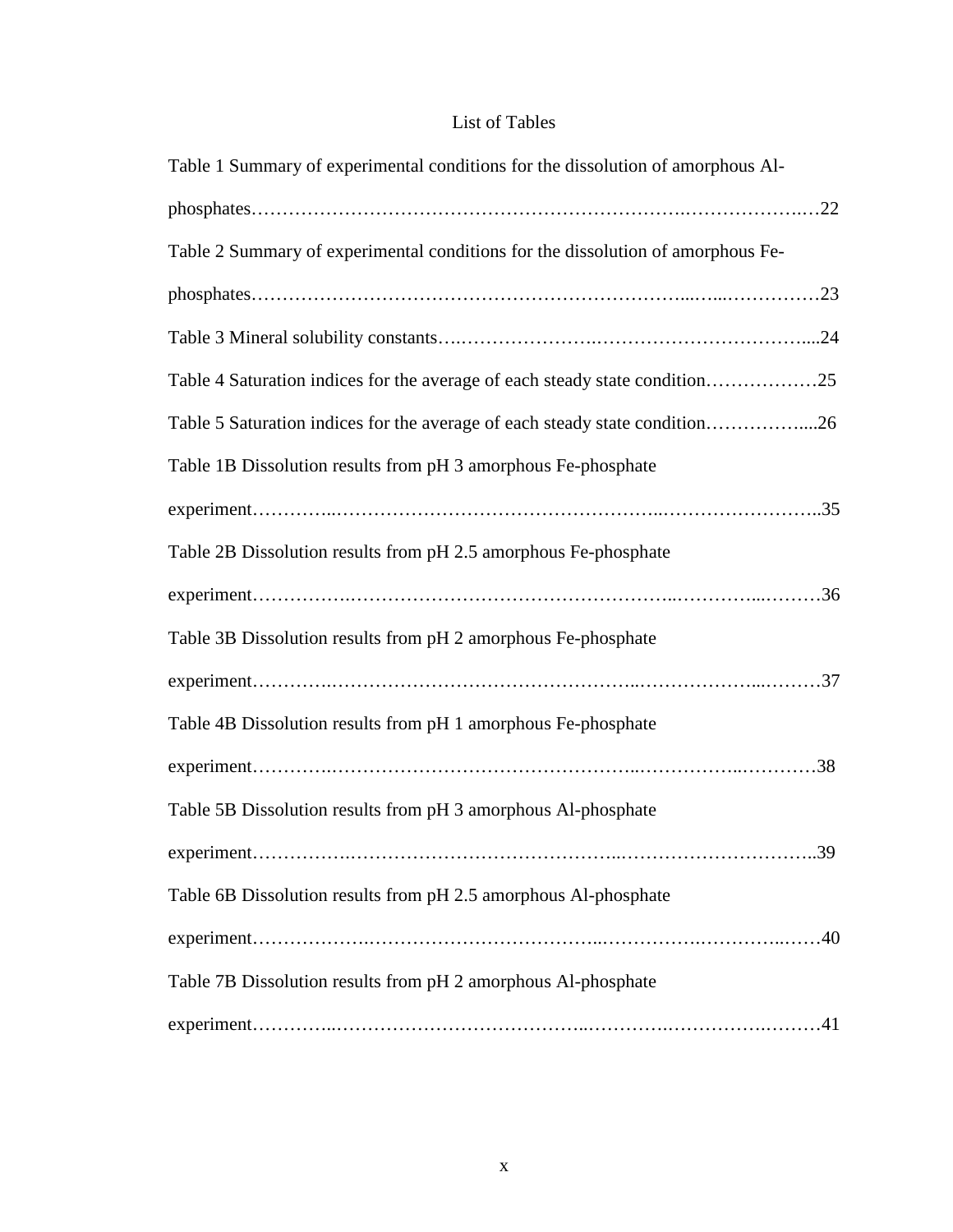| Table 8B Dissolution results from pH 1 amorphous Al-phosphate                      |
|------------------------------------------------------------------------------------|
|                                                                                    |
| Table 9B Results of Amorphous Fe-phosphate pH 1 PHREEQ-C solubility                |
|                                                                                    |
| Table 10B Results of Amorphous Fe-phosphate pH 2 PHREEQ-C solubility               |
|                                                                                    |
| Table 11B Results of Amorphous Fe-phosphate pH 2.5 PHREEQ-C solubility             |
|                                                                                    |
| Table 12B Results of Amorphous Fe-phosphate pH 3 PHREEQ-C solubility               |
|                                                                                    |
| Table 13B Results of Amorphous Al-phosphate pH 1 PHREEQ-C solubility               |
|                                                                                    |
| Table 14B Results of Amorphous Al-phosphate pH 2 PHREEQ-C solubility               |
|                                                                                    |
| Table 15B Results of Amorphous Al-phosphate pH 2.5 PHREEQ-C solubility             |
|                                                                                    |
| Table 16B Results of Amorphous Al-phosphate pH 3 PHREEQ-C solubility               |
|                                                                                    |
| Table 17B Solution results from pH 2.5 amorphous Al-phosphate batch experiment and |
| amorphous Fe-phosphate stopped flow-through/reactor experiment51                   |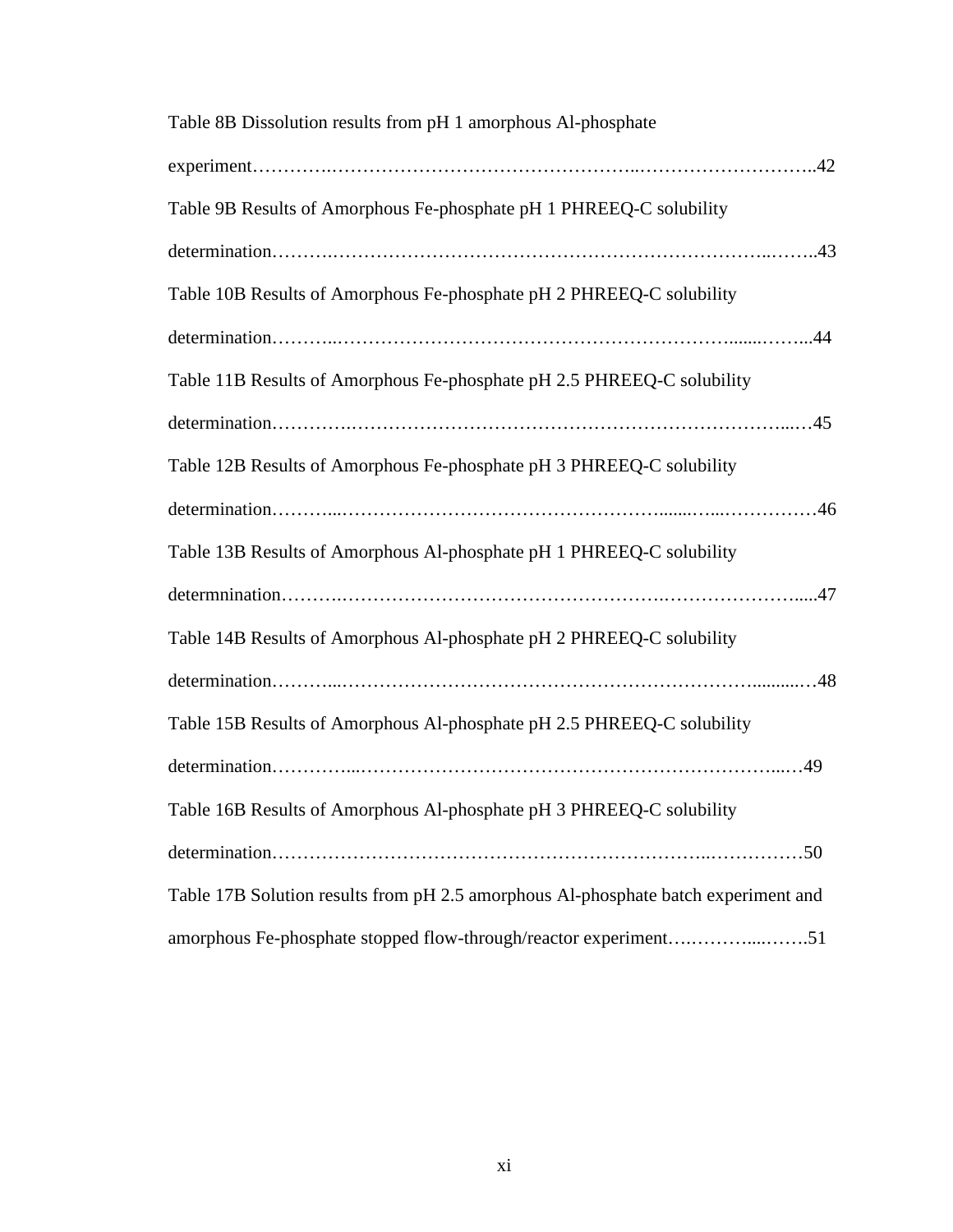# List of Figures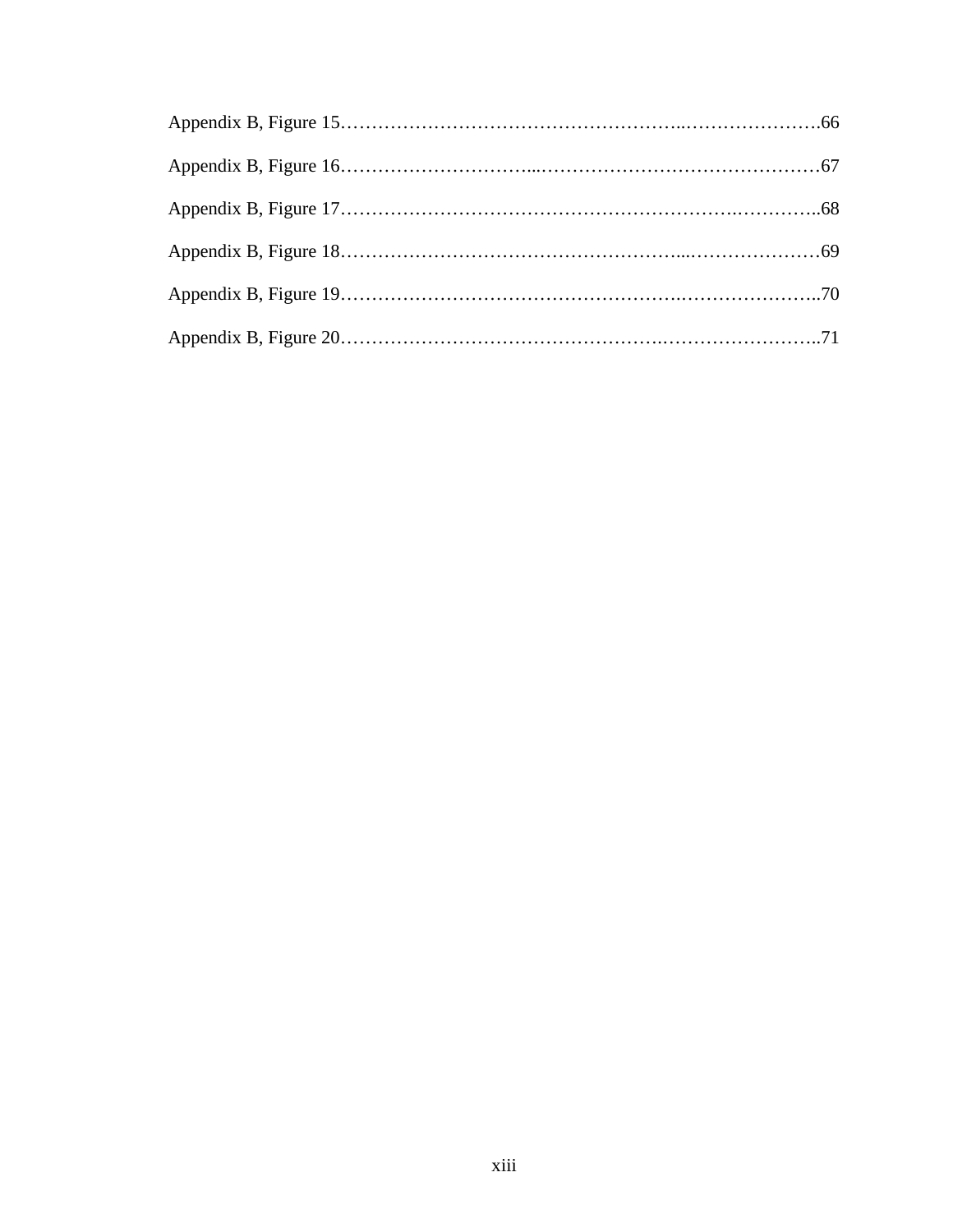#### **Chapter 1 Introduction**

 Due to its importance to habitability and the aqueous history of Mars, multiple studies have examined phosphate on Mars. High phosphorus content in Martian soils is thought to be the product of acidic weathering of igneous rock [Greenwood, 2006]. Soluble phosphates have been identified by the Mars Exploration Rover, Opportunity, in outcrops at Eagle Crater on Mars [Rieder, 2004]. Dreibus et al. [1996] demonstrated that acidic fluids easily dissolved phosphates from SNC meteorites. Previous work by Ming et al. [2006], have proposed that P may occur in Ca-, Fe- and Al- phases on Mars based on Alpha Particle X-ray Spectrometer (APXS) and Mossbauer Spectrometer results. Tosca et al. [2004] indicate the presence of an Fe- phosphate phase in acidic Mars-analog experiments and Ruff et al. [2006] suggest that an Al-phosphate phase, wavellite, may be present in the Martian rock Watchtower. Lane et al [2008] have proposed that ferristrunzite and/or strengite are present in Paso Robles soil, and Hausrath et al. [2013] suggested that a ferric phosphate such as ferrian giniite may be present in Paso Robles soil based on laboratory experiments and Mössbauer measurements. The lack of correlation between phosphorous concentrations and nanophase oxides in dusts measured by the Mars Exploration Rovers indicate that sorbed phosphate may not be the dominant phase in Martian soils [Morris et al., 2006], although other work suggests sorbed phosphates may be present [Barger-Rampe and Morris, 2012]. Therefore, despite their importance, phosphates remain poorly understood on Mars.

 Increasing evidence suggests the importance of amorphous phases on Mars. Amorphous weathering products, such as allophane, amorphous silica, and palagonite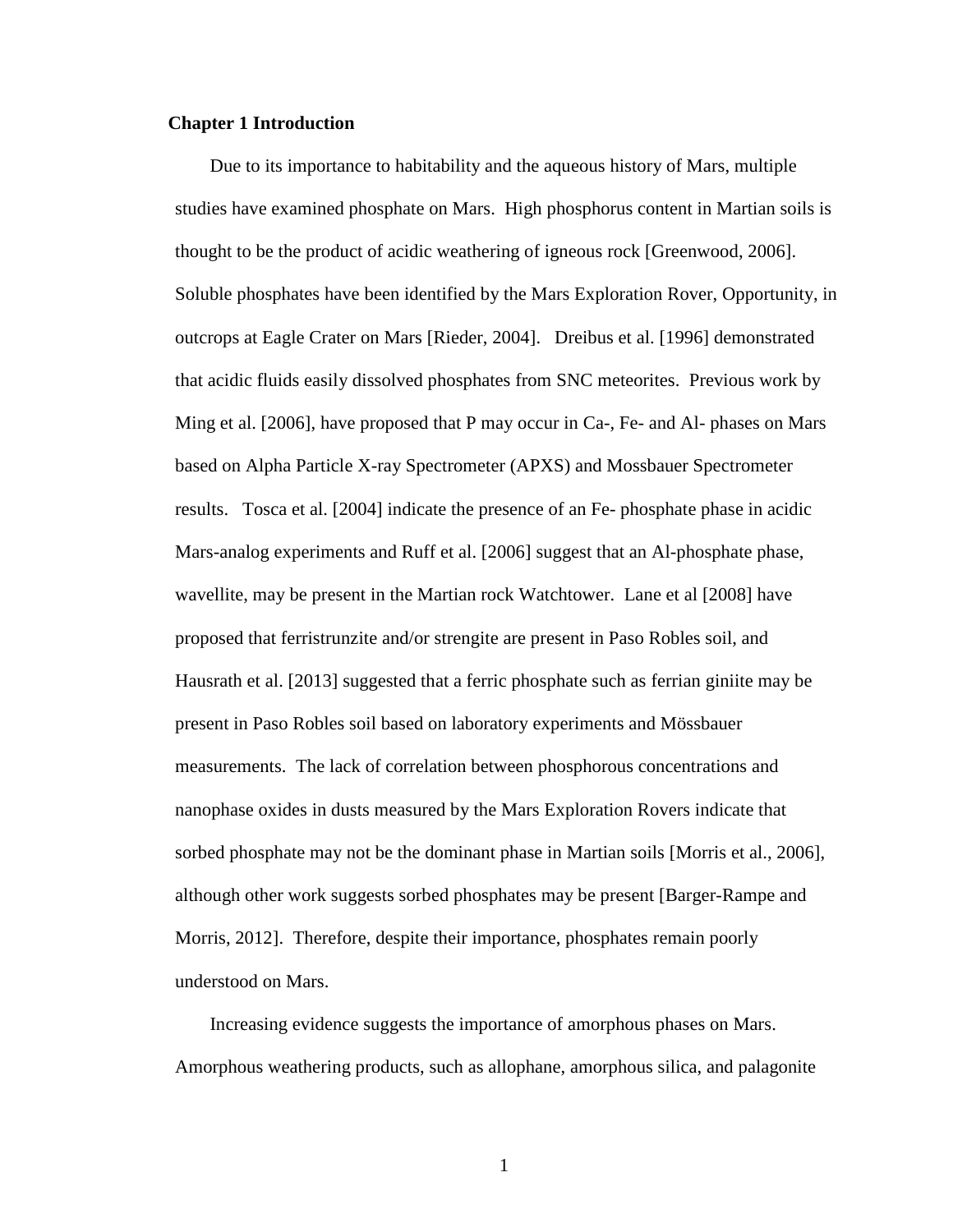have been detected by orbital mid-infrared and *in-situ* mineralogical and chemical analyses [Michalski, 2005; Barger-Rampe and Morris, 2012]. *In situ* measurements at Meridiani Planum indicate spectra consistent with opaline silica [Wray, 2012] and rocks within the Meridiani sulfate-bearing terrain contain amorphous silica [Clark et al., 2005; Glotch et al., 2006]. The CheMin instrument aboard the Mars Science Laboratory (MSL) has successfully identified amorphous phases at Rocknest, likely either basaltic glass, previously detected at Columbia Hills [Ruff, 2006] or weathered basalt, similar to weathered basalts in Hawaii [Bish, 2012]. Under the water-limited conditions likely present on Mars, amorphous phases are likely to be important [Tosca et al., 2009].

 Roncal-Herrero et al. [2009] report that the first phosphate-containing phases to precipitate from super-saturated acidic fluids in laboratory experiments are amorphous Al- and Fe-phosphates. In long term (up to 5 years) laboratory experiments designed to test whether amorphous phosphates eventually become variscite after prolonged aging, Hsu [1982a] concluded that amorphous Al-phosphates, not variscite, are the likely products of phosphate fertilizers in acidic terrestrial soils. Similar long-term aging experiments of amorphous Fe-phosphates indicated that they were unlikely to recrystallize to strengite for up to 66 months [Hsu 1982b]. Analyses of terrestrial natural waters indicate that Al and phosphate concentrations are consistent with control by equilibrium with either variscite or amorphous Al-phosphate under acidic conditions [Roncal-Herrero and Oelkers 2011], and sequential-fractionation data from extraction analyses of cultivated sandy soils from citrus groves in Florida suggest that amorphous Al- and Fe-phosphates and P associated with crystalline Al- and Fe-oxides account for a significant portion of the total P [Zhang et al., 2001]. Due to the likely prevalence of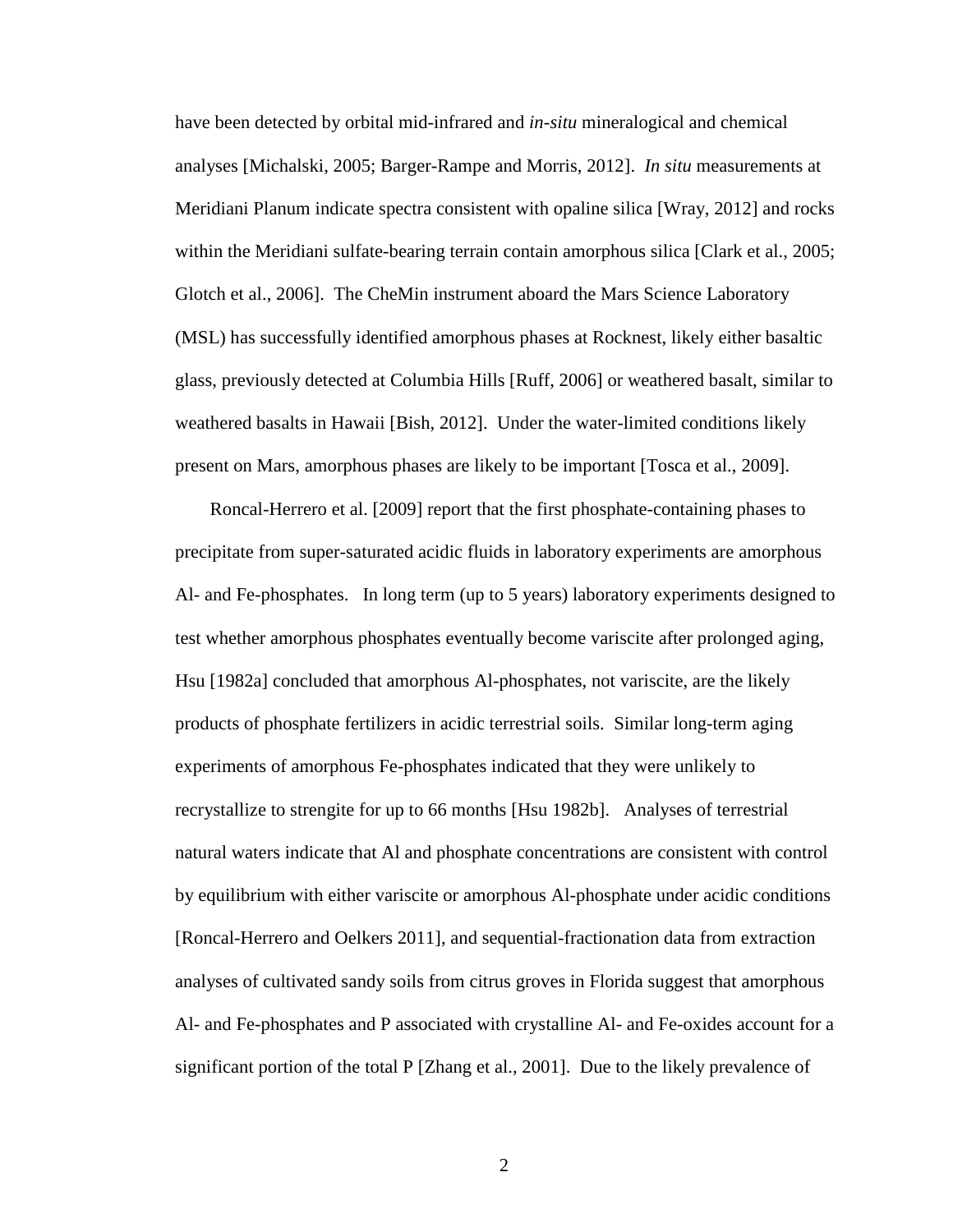amorphous phases on Mars [Tosca et al., 2004], and the rapid formation and long persistence of amorphous Al- and Fe-phosphates on Earth, amorphous Al- and Fephosphate phases are likely important phosphate sources in weathering environments on Mars.

 Despite their potential importance, however, few experiments have examined the dissolution rates of and phosphate release from amorphous phosphate-containing phases [Huffman, 1960]. In this study, we measure the dissolution rates of and phosphate release from amorphous Al- and Fe- phosphates, to shed light on phosphate mobility on Mars.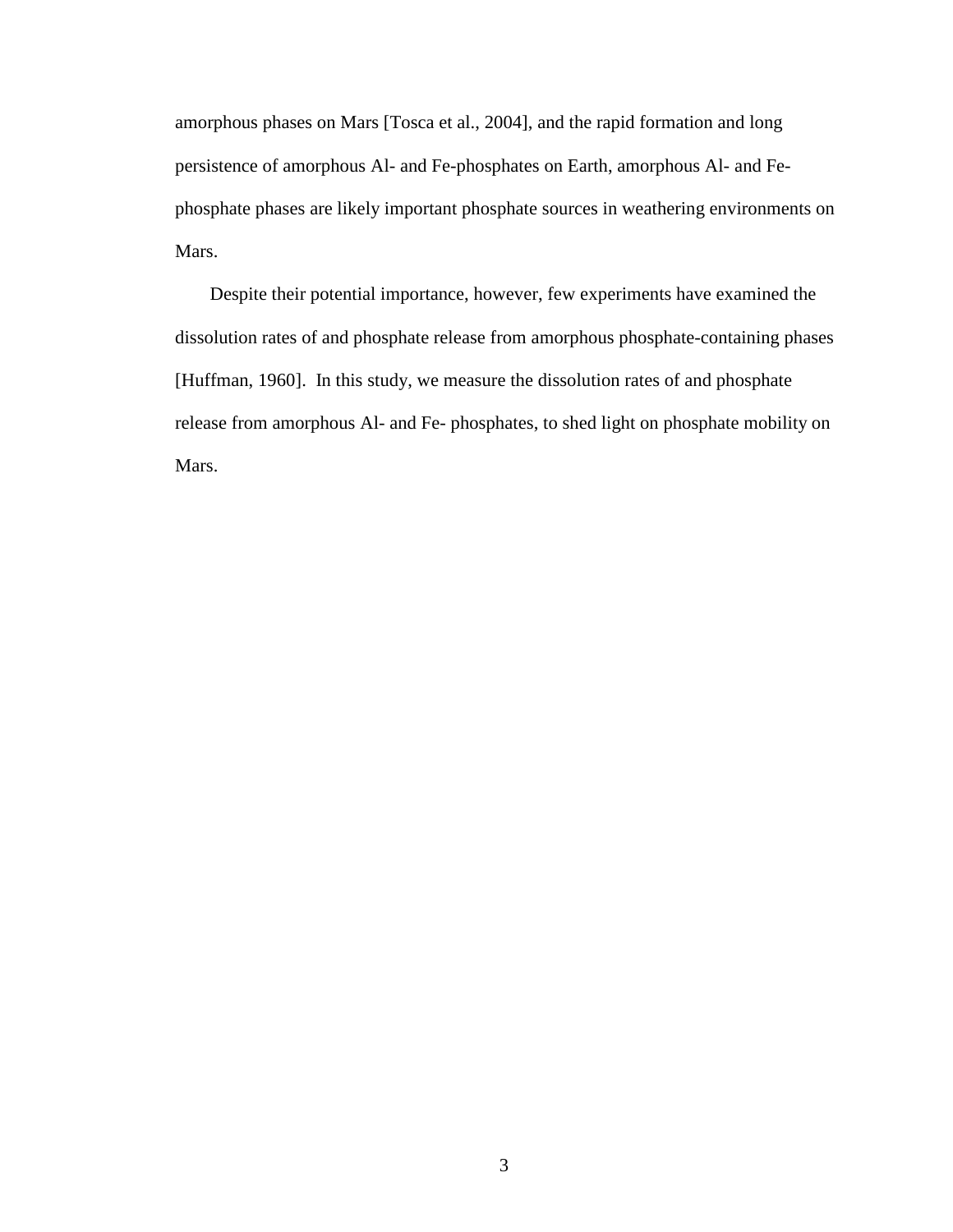#### **Chapter 2 Methods**

#### **Materials**

Amorphous Al- and Fe-phosphates were synthesized in batch reactors after Roncal-Herrero et al. [2009], except that syntheses were performed at  $50^{\circ}$ C for 24 hours, continuously shaken at 100 strokes per minute and larger volumes were used to yield sufficient mass for dissolution experiments. Materials were synthesized, ensuring reproducible, pure phases for use in baseline dissolution experiments. Syntheses were performed for 12, 24, and 48 hour durations and a 24-hour synthesis was chosen because particles had coalesced to a more solid mass (Appendix B Figures 19a-c and Figures 20ac), but no evidence of crystallinity was detected (Appendix A Figures 8a-b). In all cases, solutions were made with 18.2 M  $\Omega$  deionized water and high purity chemicals. Aqueous solutions (0.1M Al- or Fe- $(NO<sub>3</sub>)<sub>3</sub>$ ), and 0.1M KH<sub>2</sub>PO<sub>4</sub> and 0.09M KOH) were preheated to 50◦C, combined while continuously stirring and immediately sealed and immersed in the 50 $°C$  shaking water bath. Batches were cooled to 25 $°C$  after 24 hours, and the slurry centrifuged at 11.5 rad for 2-10 minutes until supernatants were clear. Supernatants were decanted, and solid phases washed 3 times with  $18.2 M \Omega$  deionized water and air dried at room temperature for 2-5 days. Powders were analyzed by X-ray diffraction (XRD) and indicate amorphous material. Analyses were completed using a PANalytical X'PERT Pro X-ray Diffraction Spectrometer and Cu Kα radiation ( $\lambda = 1.5406$  Å) with data collected every 0.02 degrees 2θ at 20 mA and 40kV from 5 to 75 degrees 2θ with a step size of 0.08° in the X-ray Diffraction and X-ray Fluorescence Laboratory (XXL) at UNLV, (Appendix A Figures 8a-b). Powdered samples were gold coated and observed using a JEOL JSM-6700F Field Emission Scanning Electron Microscope (FE-SEM) at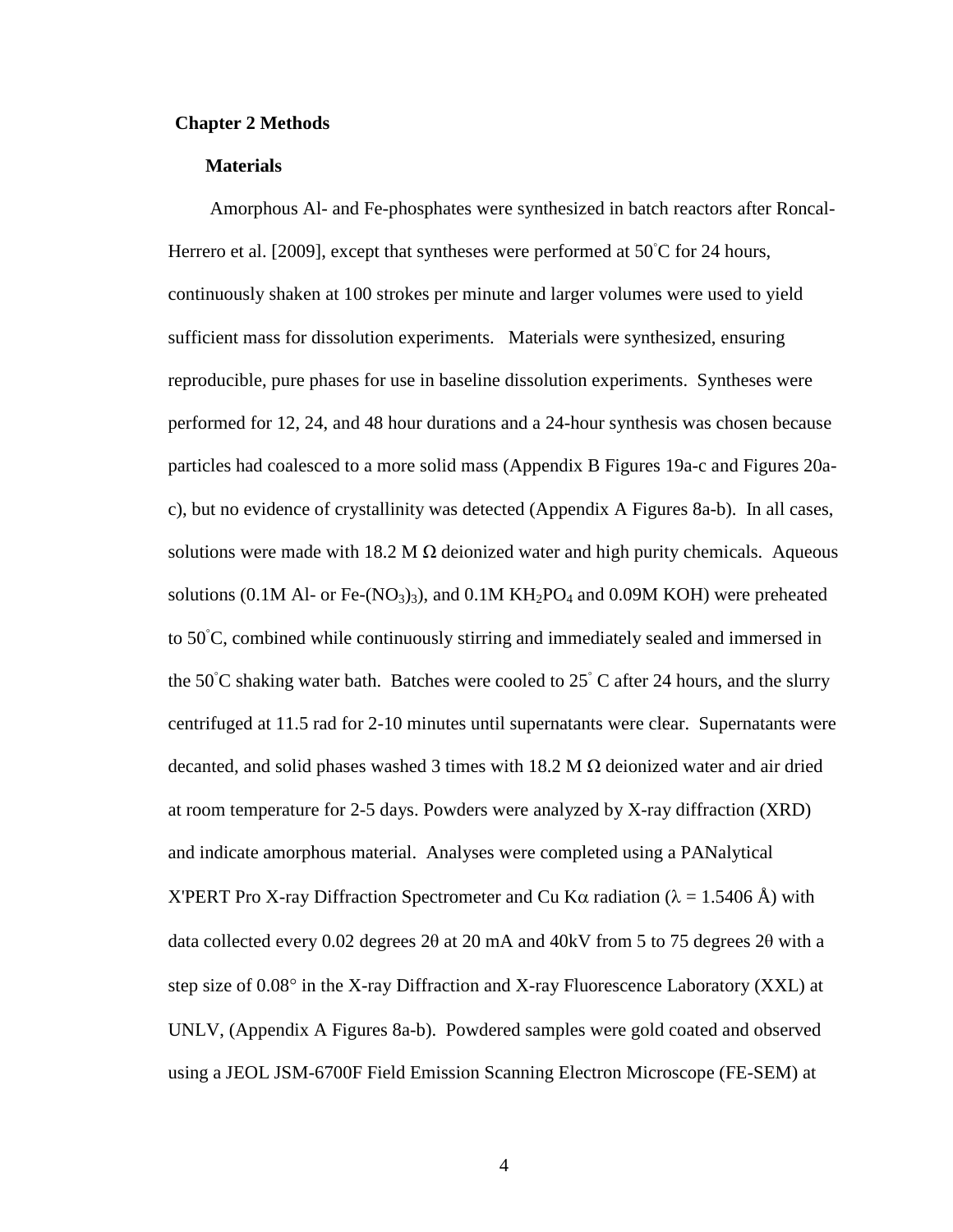working distances of 8.0mm to 8.4mm at 2.0 or 5.0kV in Secondary Electron Imaging mode (SEI) and a Scanning Electron Microscope (SEM) (JEOL ASM-5600), at a working distance of 20mm and accelerating voltage of 15kV, with a spot-size of 20 and using Energy Dispersive Spectroscopy (EDS) for composition determination in the Electron Microanalysis and Imaging Laboratory (EMIL) at UNLV. Surface areas were determined using a Micromeritics ASAP 2020 Gas Sorption Analyzer using  $N_2$  and are 121.9128 ± 0.4702 (m<sup>2</sup>/g) (amorphous Fe-phosphate) and 77.155 ± 0.3943 (m<sup>2</sup>/g) (amorphous Al-phosphate).

#### **Experimental Set-up**

In order to determine dissolution rates under Mars-relevant acidic conditions, dissolution experiments of amorphous Al- and Fe-phosphates at pH values of 1, 2, 2.5 and 3 were conducted using flow-through reactors based on those used by Weissbart and Rimstidt [2000] (Appendix A, Figure 1). Samples were sieved to 75-150µm particle size, and 1.000 to 3.000  $\pm$  0.004 g was placed on a 0.45µm acrylic membrane filter held in place with an acrylic sleeve within the reactor, with the reactor already filled with solution to prevent the formation of bubbles. The input solution consisted of a 0.01M KNO<sub>3</sub> solution adjusted to the pH of the experiment  $(1, 2, 2.5, 0.07)$  with high purity 1 N HCl and 1 N NaOH. Solution was pumped up through the filter using a VWR variable-speed ultra low-flow peristaltic feed pump, and the reactor was continuously agitated on a shaker plate at 150 rpm. Uncertainty on flow-rates for pump 1 is  $\pm$  0.029 ml/min and for pump 2 is  $\pm$  0.048 ml/min. The outlet solution was filtered through a 0.45µm filter before entering the collection vessel, and concentrations were measured until steady state was obtained, defined as at least four consecutive data points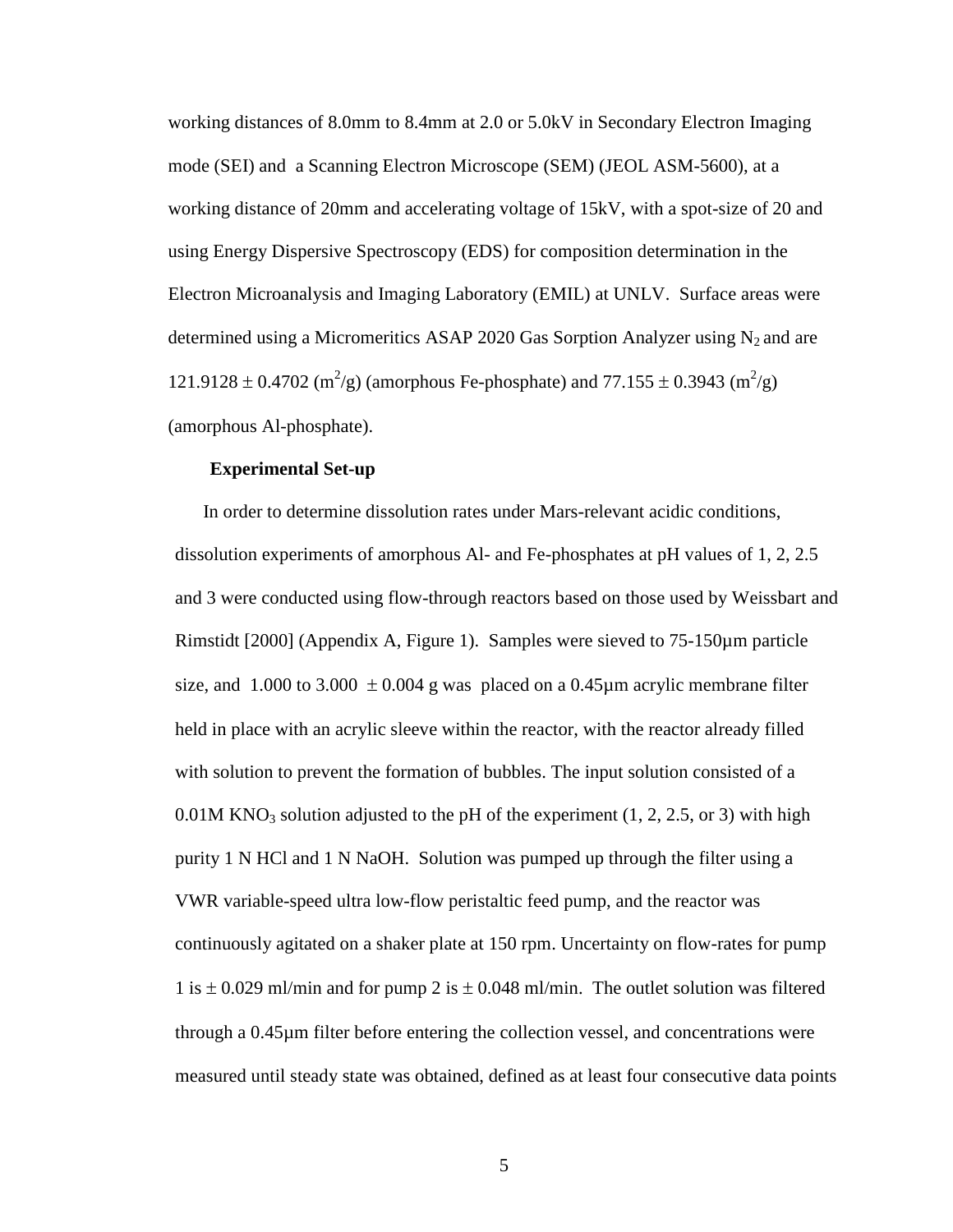of pH values that do not vary more than  $\pm$  0.1 units, flow rates that do not vary more than  $\pm$  0.05 ml/min, and concentrations that do not vary by more than 10%. In one experiment ( $pH = 2.5$ ), the reactor was perturbed, affecting the phosphate concentrations (Appendix B Figure 3D). Steady state concentrations at saturation of Fe, Al and P were also measured either in a batch reactor (Al-phosphate) or a flow-through reactor with the flow rate stopped (Fe-phosphate) after  $\sim$  2 weeks (Appendix B table 17B).

#### **Analyses**

 Outlet solutions were collected at predetermined intervals based on preliminary experiments, weighed for flow rate determination, and measured for pH using a SevenEasy Mettler Toledo AG pH probe. Separate aliquots were re-filtered through 0.45µm filters, acidified to below pH 2 using 1 N high purity HCl for preservation, and stored at 4<sup>°</sup>C until chemical analysis.

 Aluminum concentrations were measured by the catechol violet colorimetric method [Dougan and Wilson, 1974] at a wavelength of 585 nm, and phosphate concentrations were determined by the molybdate blue colorimetric method [Murphy and Riley, 1962] at a wavelength of 882 nm on a Thermo Scientific Genesys 10S UV-Vis Spectrophotometer. Flame atomic absorption spectroscopy (AAS) was used to measure Fe concentrations on a Thermo Scientific iCE 3000 series AA spectrometer. The uncertainty on instrumentation for analysis is as follows, for Fe concentrations the uncertainty is  $\pm$  0.0164 ppm [Perkin-Elmer, 1964], and for Al and P (as phosphate)  $\pm$ 0.0435 ppm. The method uncertainty is documented as  $\pm$  0.19 ppm for Fe [Greenberg et al., 2005], Al  $\pm$  2% Dougan and Wilson [1974], and P (as phosphate) is  $\pm$  8% Murphy and Riley [1962]. Uncertainty on analyses was estimated by repeated measurements of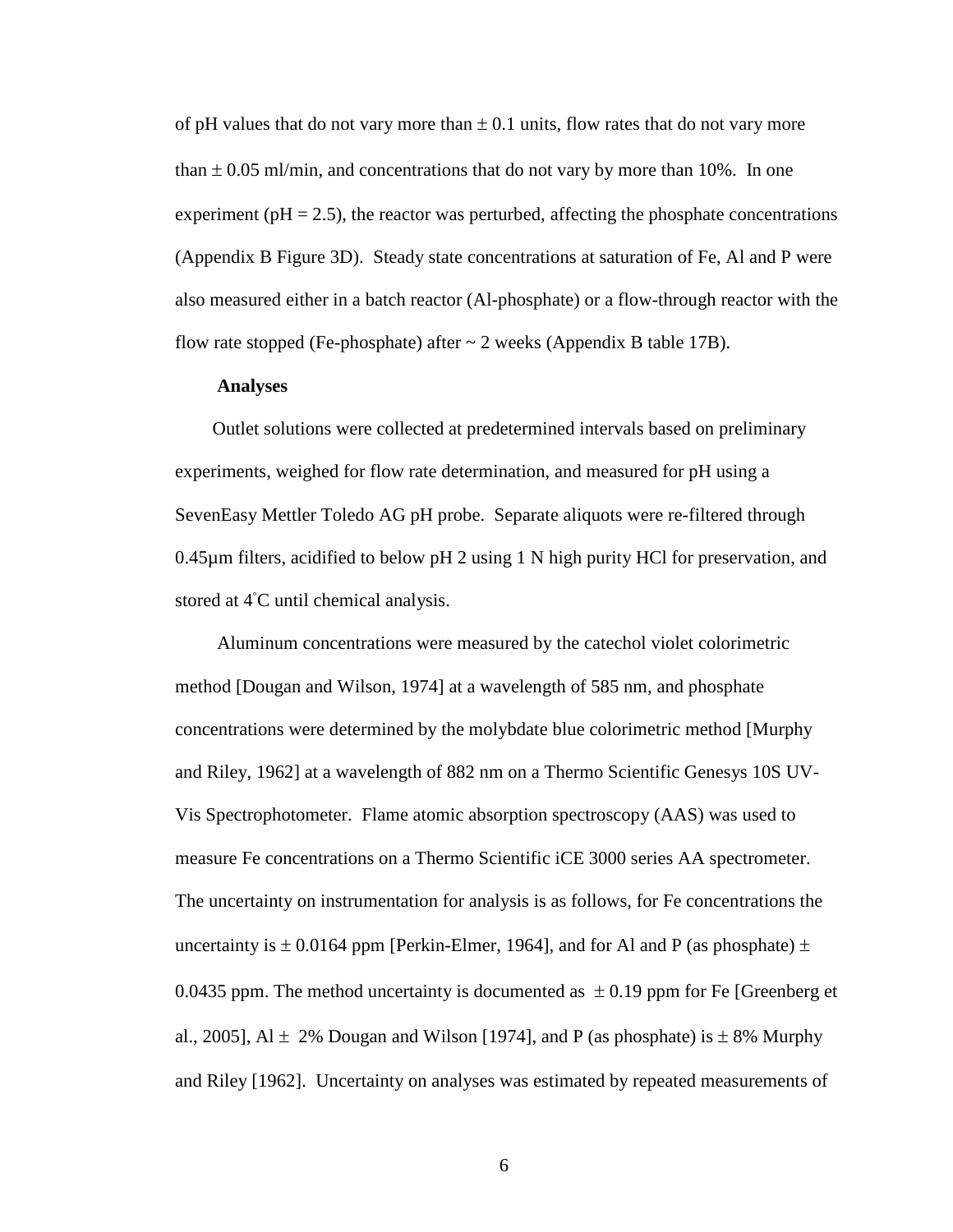standards and blanks, based on modified methods by [Perkin-Elmer, 1964], and was determined to be one standard deviation.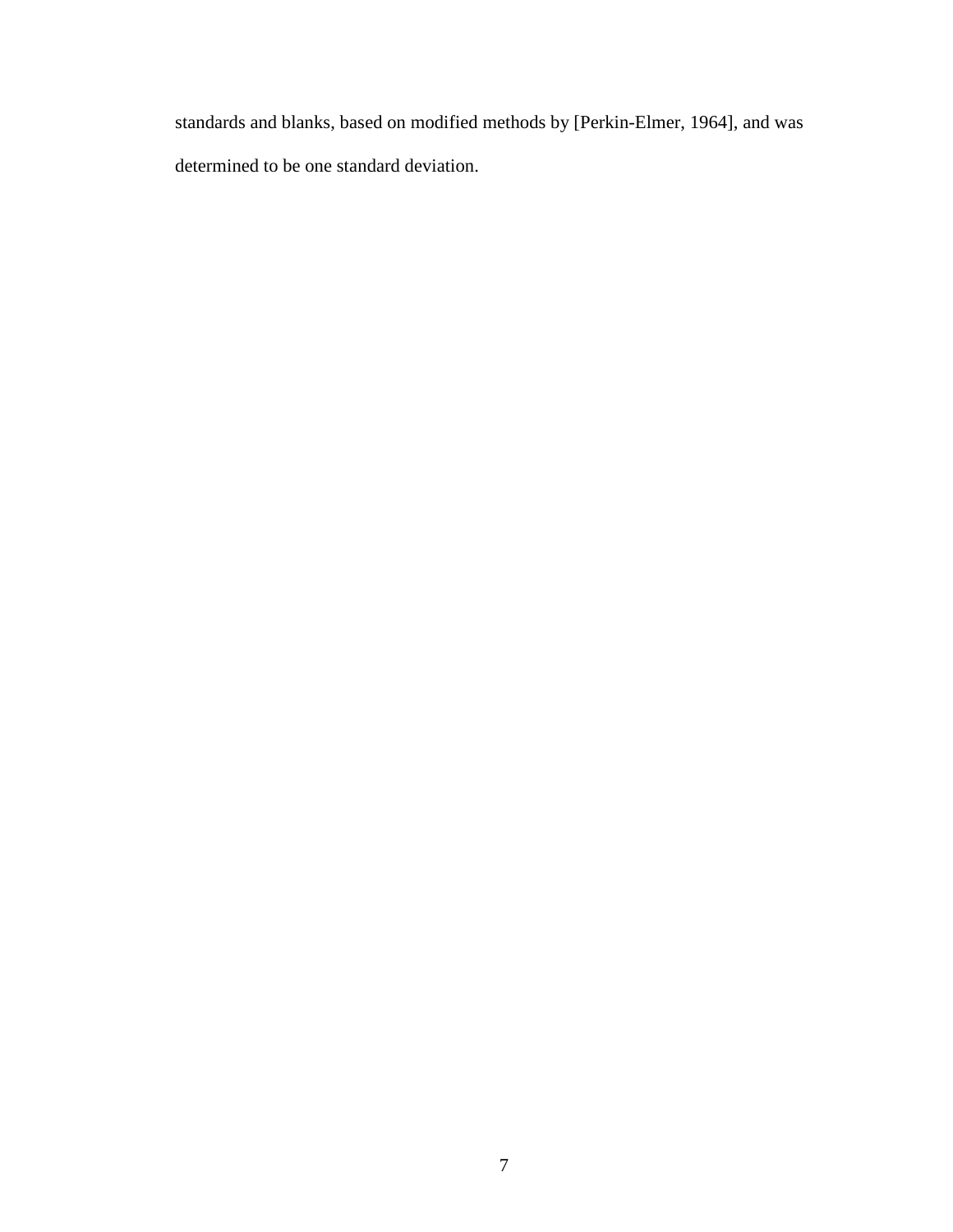#### **Chapter 3 Calculations**

#### **Dissolution rate calculation**

 Dissolution rates were calculated from steady state Al, Fe and P concentrations and flow rates normalized to BET surface area [White and Brantley, 1995]:

$$
R = \frac{(C_{out} - C_{in})Q}{A \cdot m}
$$
 (Eq. 1)

where  $C_{out}$  is the measured steady state output concentration (mM),  $C_{in}$  is the input concentration (mM) (assumed to be zero based on below detection measurements of all method blanks), Q is the flow rate (L/s), A is the specific surface area (cm<sup>2</sup>/g), and m is the mass (g). Rates were normalized to final, assumed to be steady state, masses, multiplied by the specific surface area.

#### **Rate laws**

Rate laws were established for amorphous Al- and Fe-phosphate dissolution by applying linear regression analysis to the log dissolution rates versus pH values from each experiment. The pH dependence of dissolution of amorphous Al- and Fe-phosphate is fit to the following equation:  $\log R = \log k$  -*n*pH, where *R* is the dissolution rate, *k* is the intrinsic rate constant and *n* is the rate dependence on pH. For amorphous Alphosphate,  $\log k = -6.539 \pm 1.529$ , and  $n = 2.391 \pm 0.493$ . For amorphous Fe-phosphate, log  $k = -13.031 \pm 0.558$ , and  $n = 1.376 \pm 0.221$ . The larger reaction order with respect to  $H<sup>+</sup>$  for Al versus Fe, is consistent with the following dissolution equations:

$$
AIPO_4 \cdot 2H_2O + 2H^+ \to Al^{3+} + H_2PO_4^- \qquad (Eq. 2)
$$
  
 
$$
FePO_4 \cdot 2H_2O + H^+ \to Fe(OH)^{2+} + H_2PO_4^- \quad (Eq. 3)
$$

Values were calculated based on a range of 3 pH values in our experiments, 2, 2.5 and 3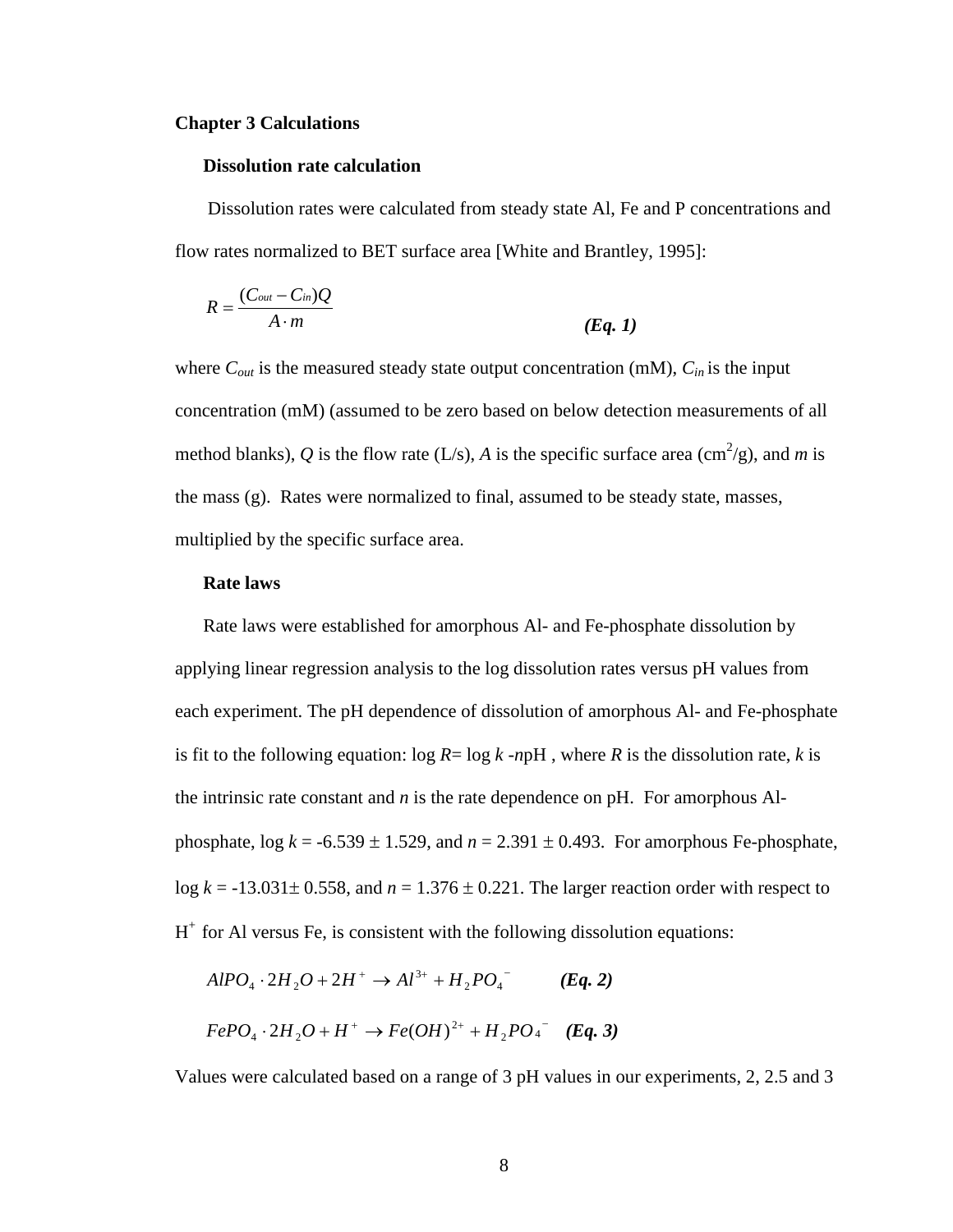because the material had completely dissolved in the pH1 experiment (Appendix A, Figure 5).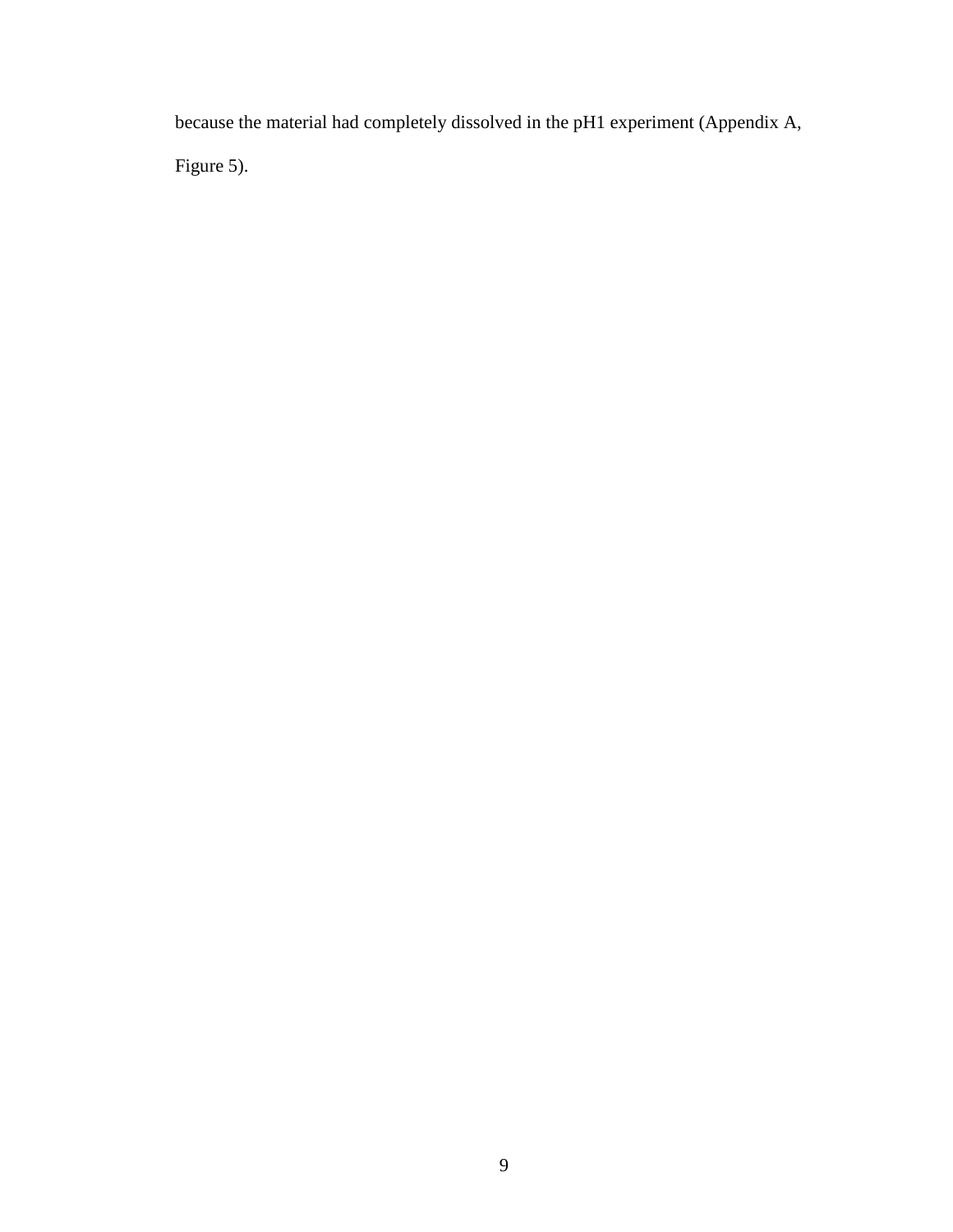#### **Chapter 4 Saturation indices**

 Saturation indices were calculated for each steady state condition using PhreeqC [Parkhurst and Appelo, 1999], for strengite, variscite, goethite, hematite, maghemite, vivianite, ferrihydrite, 10nm goethite, 10nm maghemite, 10nm hematite, and gibbsite using values from [Parkhurst and Appelo, 1999; Elwood-Madden et al., 2009; Roncal-Herrero and Oelkers, 2011] (Appendix A, Table 3). Due to the uncertainties in the solubilities of amorphous Al- and Fe-phosphates [Roncal-Herrero and Oelkers, 2011] saturation indices were not calculated for the amorphous Al- and Fe-phosphates. However, our stopped-flow and batch experiments, which show higher concentrations than the steady state concentrations from our flow through reactors at the same pH, indicate that the experimental conditions are undersaturated with respect to these phases.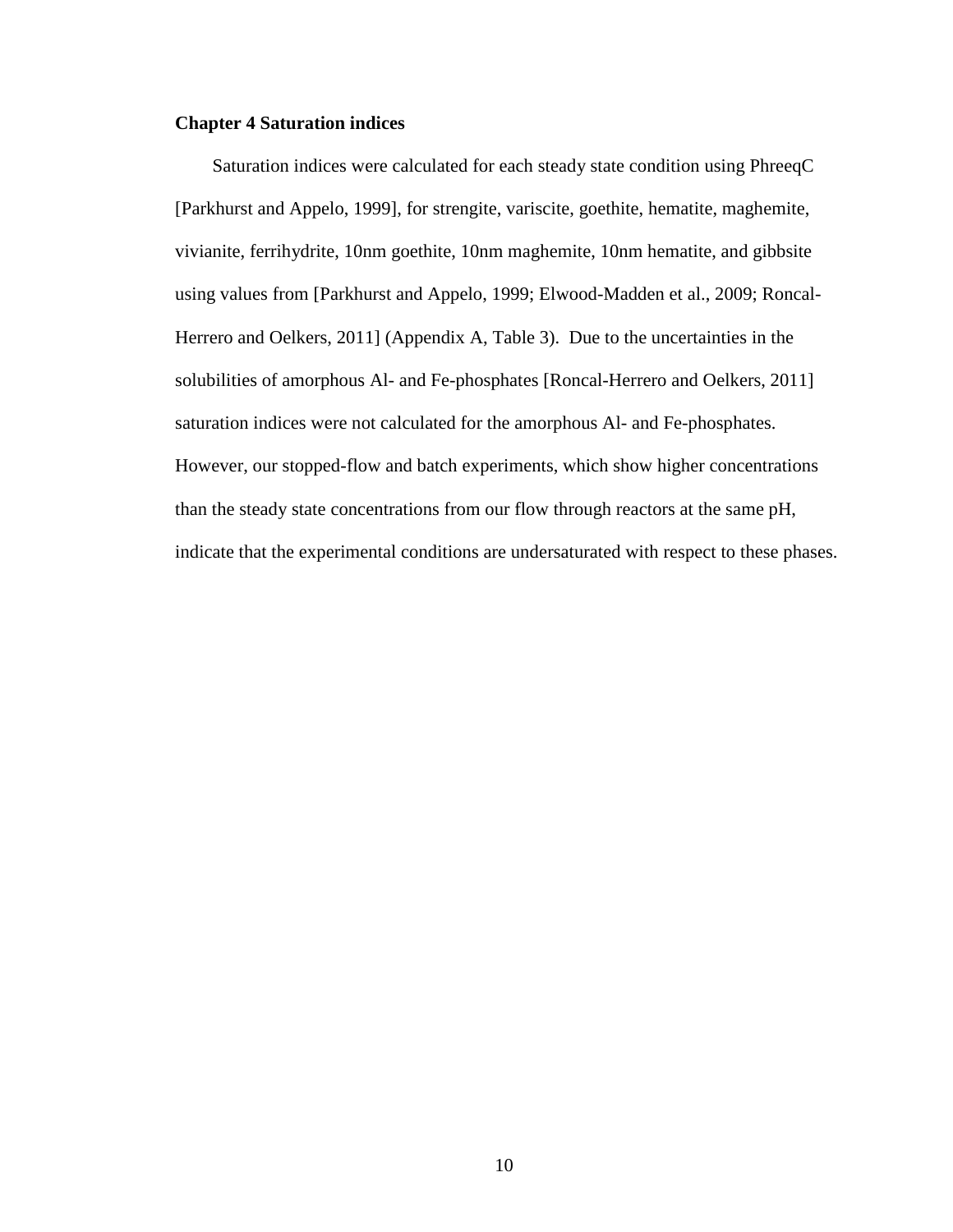#### **Chapter 5 Results**

#### **Solution pH**

 Output solution pH values typically displayed one of two behaviors, either displaying constant pH values throughout the experiment, or increasing from low initial pH values to steady state values (Appendix A Figure 2B, Appendix A Tables 1-2, and Appendix B Figures 1B-8B).

#### **Concentrations**

Fe and Al concentrations typically display one of two behaviors, either remaining steady throughout the entire experiment, or decreasing from initially higher concentrations to reach steady values (Appendix A Figure 2C-D, Appendix A Tables 1- 2, Appendix B Figures 1C-8C, and Appendix B Tables 1B-8B). Phosphorus concentrations generally decreased over time in all experiments (Appendix A Figure 2D, Appendix A Tables 1-2, Appendix Figures B 1D-8D and Appendix B Tables 1B-8B).

#### **Stoichiometry of Release**

 Dissolution of amorphous Fe-phosphate was non-stoichiometric in all cases, but approached stoichiometric dissolution as pH decreased (Appendix A Figure 3). In contrast, amorphous Al-phosphate dissolution was stoichiometric in all experiments (Appendix A Figure 4). The fluctuation in non-stoichiometric dissolution observed in the pH = 2.5 experiment is attributed to the perturbation of the reactor during this period of time.

#### **Saturation state of minerals**

 Saturation indices determined using PhreeqC [Parkhurst and Appelo, 1999] were undersaturated with respect to all Fe-bearing secondary phases tested (Appendix A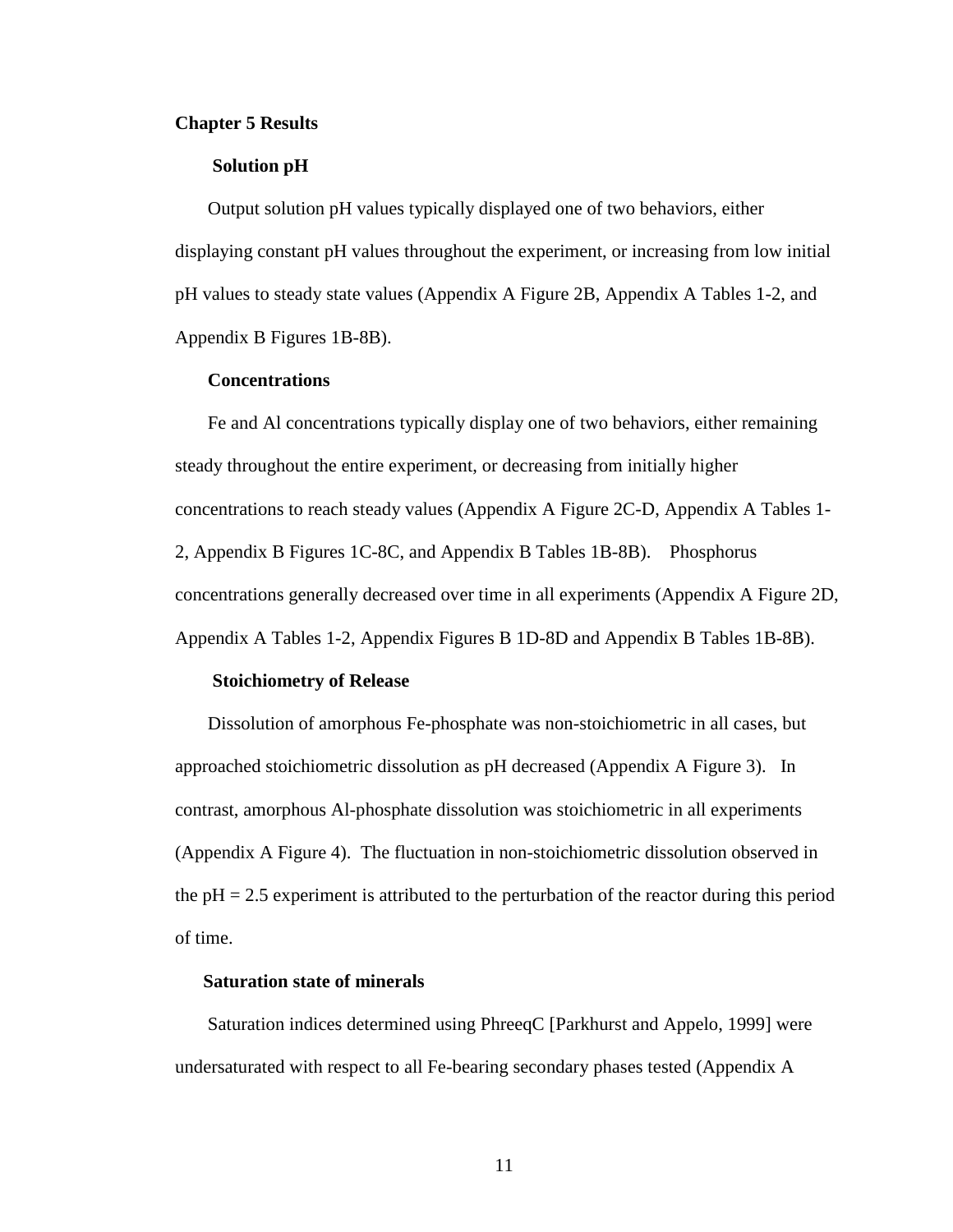Tables 3-5). Saturation indices for Al-phosphate experiments indicate that solutions are undersaturated with respect to gibbsite, and over-saturated with respect to variscite (crystalline Al-phosphate), which is not surprising for dissolution of an amorphous phase.

## **Reacted Material Characterization**

 Reacted and unreacted amorphous Al- and Fe-phosphates were imaged by FE-SEM and indicate a decrease in the size of the globules (Appendix A Figures 6a-d and 7a-d) after reaction. Unreacted amorphous Al-phosphate has globule sizes of  $\sim$  45 to 64nm in diameter, and unreacted amorphous Fe-phosphate globule sizes of ~ 26 to 100nm in diameter. Reacted amorphous Al-phosphate material demonstrates slightly smaller diameters than that of unreacted material  $(27 \text{ to } 33 \text{ nm})$  (Appendix A Figures 6a-c), and no apparent difference was observed in the size of the reacted Fe-phosphate globules.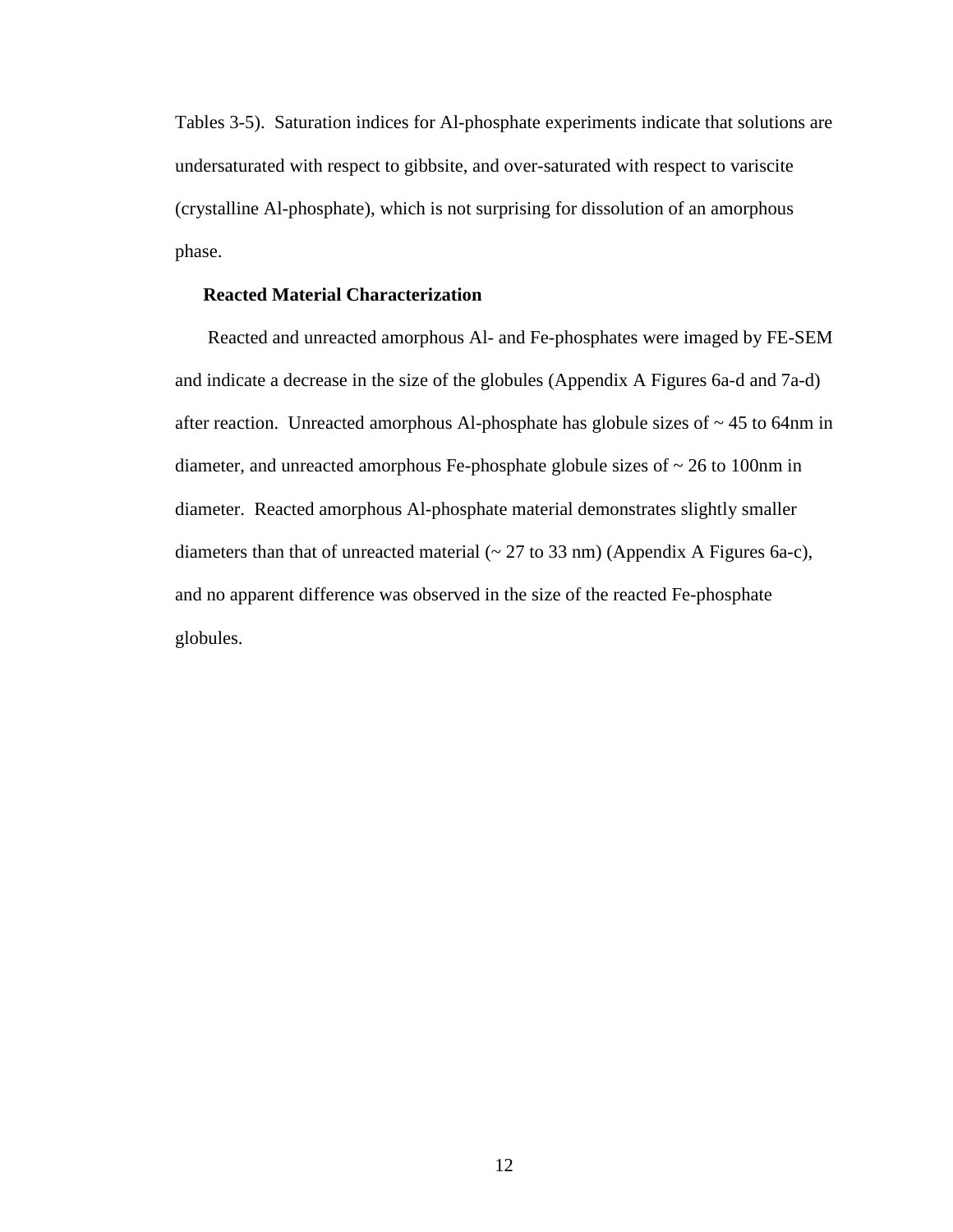#### **Chapter 6 Discussion**

 The dissolution rates measured in this study indicate that amorphous Al-phosphates dissolve more rapidly than the crystalline Al-phosphate variscite (Appendix A Figure 5). This result is similar to previous studies, which indicate that amorphous silica, for example, dissolves more rapidly than quartz [Liang and Readey, 1987]. Amorphous Fephosphate dissolution rates from this study were compared to dissolution rates of crystalline and colloidal Fe-phosphates from the literature [Huffman, 1960]. Our dissolution rates at pH 2, 2.5, and 3 are slower than the dissolution rates reported at pH 6 (Appendix A Figure 5), although since dissolution rates for strengite and colloidal Fe phosphate were not reported for similar experimental conditions at similar pH values, rates cannot be directly compared. Aqueous solutions interacting with amorphous phases are therefore likely to release more phosphate than is released from aqueous interactions with crystalline phosphate phases.

 The amorphous Al- and Fe-phosphates used in this study are quite similar. The unreacted amorphous Al- and Fe-phosphates used in this study have similar large surface areas (although the surface area of the Fe phosphate is approximately one and one half times greater than the surface area of Al phosphate), and both consist of nanoporous material as observed by FE-SEM (Appendix A Figures 6a-d and 7a-d, and Appendix B Figures 10-20). In addition, although we did not synthesize solid solutions of amorphous Al- and Fe- phosphates, many Al and ferric phosphate phases have complete solid solution including strengite and variscite [Huminicki and Hawthorne, 2002; Taxer and Bartl, 2004] . Despite the similarities between the amorphous phases, however, the dissolution rates measured here are much slower for the amorphous Fe-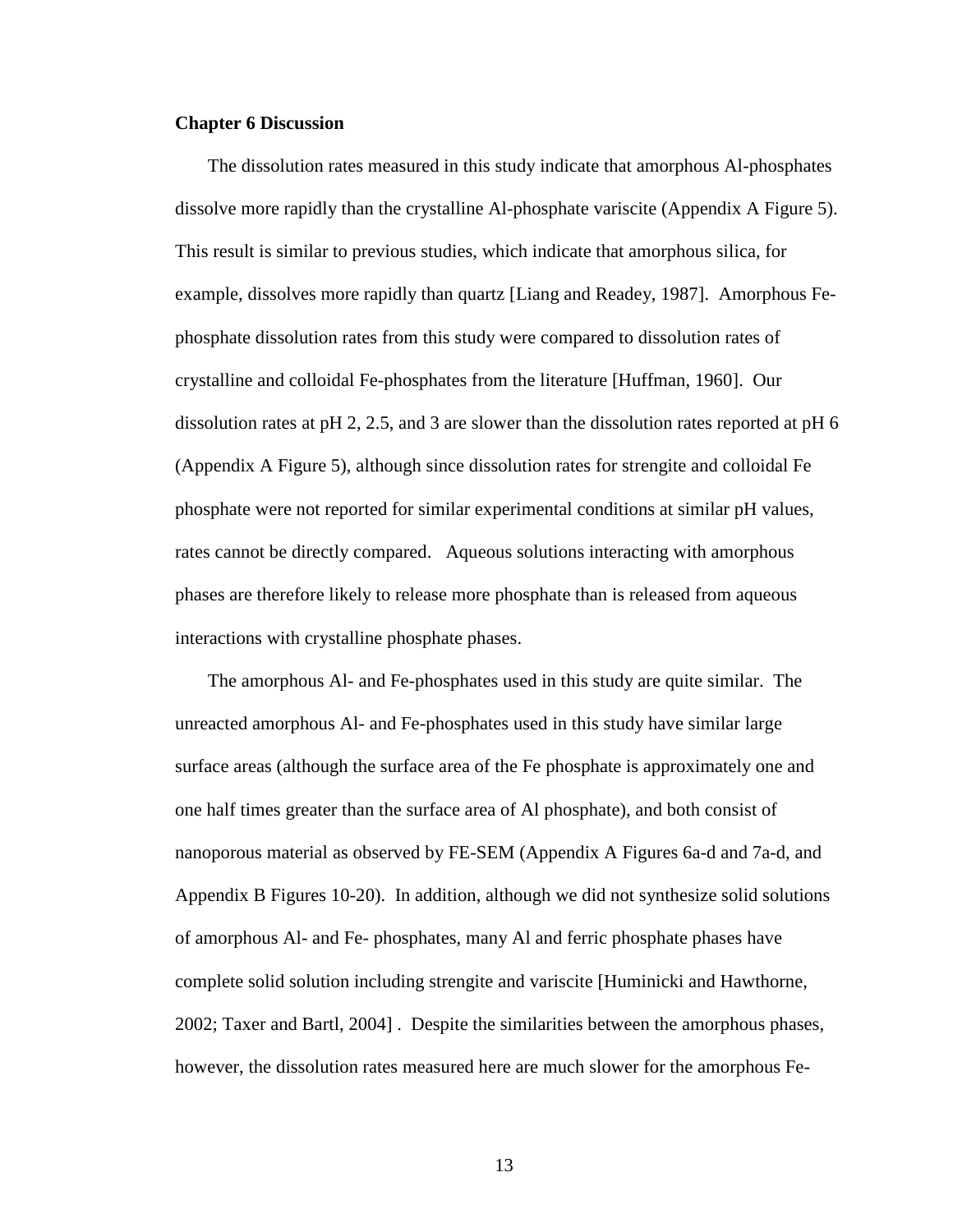phosphates than for amorphous Al-phosphates (Appendix A Figure 5). This result is similar to previous results indicating that strengite dissolves more slowly than variscite at comparable citrate concentrations and pH, with the effect decreasing with increased pH [Malunda, 2000]. Perhaps explaining the difference in dissolution rates between the phases, the dissolution of amorphous Al-phosphate is stoichiometric, whereas the dissolution of the amorphous Fe phosphate is non-stoichiometric (Appendix A Figures 3 and 4).

 Non-stoichiometric dissolution can be due to a number of causes. Common mechanisms identified in the literature consist of the formation of a leached layer, grinding or re-precipitation. Chin and Mills [1991] observed in acidic kaolinite dissolution experiments that sorption and precipitation of silica might cause incongruent dissolution. Cubillas et al. [2005] observed a mineral coating of otavite on  $CaCO<sub>3</sub>$  in near neutral dissolution experiments, which decreased dissolution rates. Hellmann et al. [2003] proposed an interfacial dissolution-re-precipitation mechanism in labradorite feldspar experiments. Weissbart and Rimstidt [2000] documented, in wollastonite dissolution experiments aimed at improving models of leached layer formation, the formation of a hydrated silica leached layer influencing the dissolution of wollastonite in solutions with pH ranging from 2 to 6. Putnis [2009] proposed an interface-coupled dissolution precipitation reaction for a variety of minerals including quartz, kaolinite and feldspar. Ruiz-Agudo et al. [2012] utilized Putnis' mechanism in reporting evidence that an amorphous silica leached layer is formed via a tight interface-coupled two-step process: stoichiometric dissolution of mineral surfaces and subsequent precipitation of a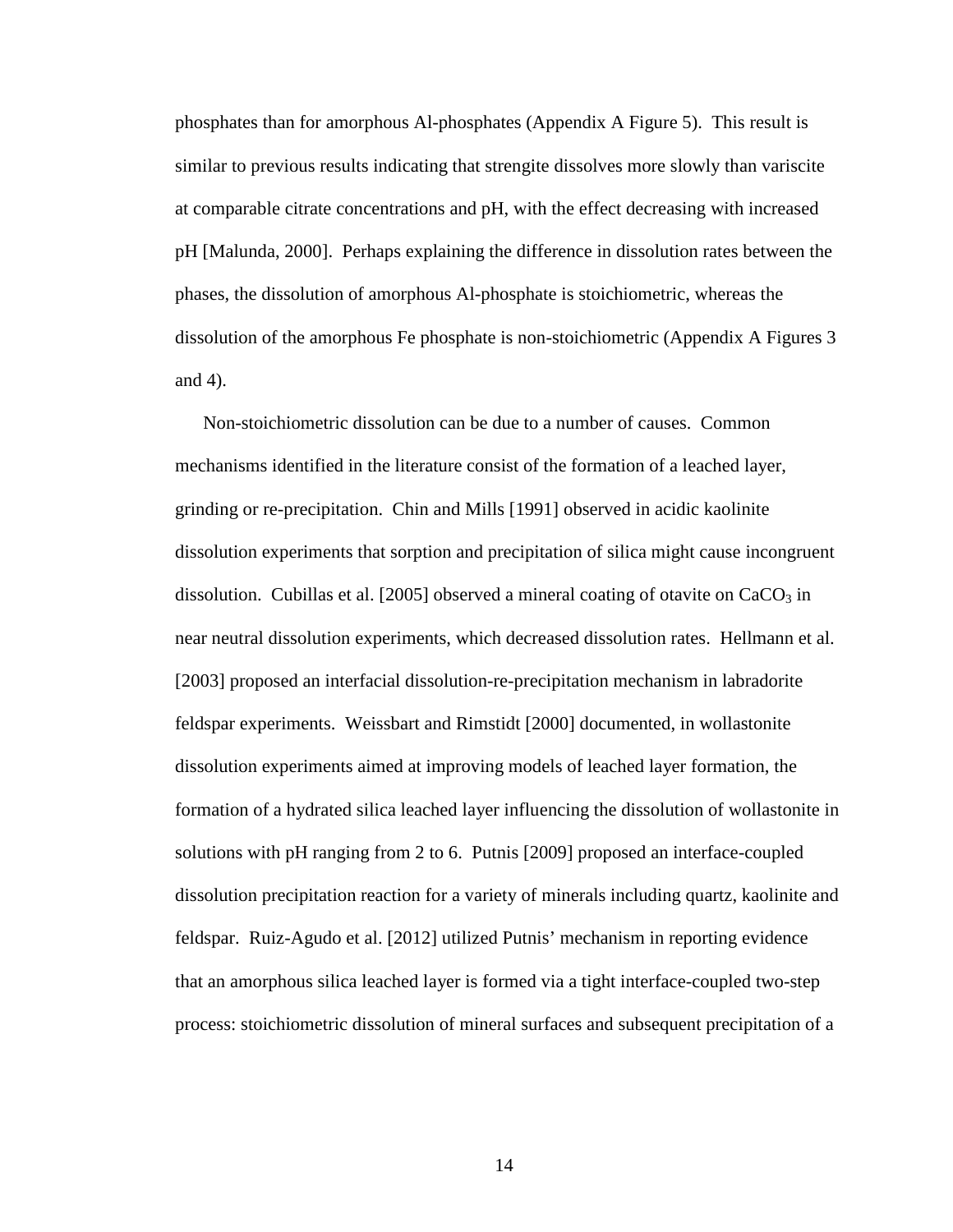secondary phase from a supersaturated boundary layer of fluid in contact with the mineral surface.

 In dissolution experiments of Fe-bearing minerals that may be particularly relevant to dissolution of the amorphous Fe-phosphates in our study,  $Fe(OH)$ <sub>3</sub> precipitation may be the controlling factor causing incongruent dissolution. Elwood Madden et al. [2012] observed incongruent jarosite dissolution thought to be dependent on iron(hydr)oxide reaction products formed in solutions at  $pH > 3.5$ . Siever and Woodford [1979] described the development of a precipitated  $Fe(OH)$ <sub>3</sub> layer, armoring mafic mineral surfaces such as fayalite, hypersthene, basalt and obsidian. Huffman et al. [1960] report incongruent dissolution of strengite and colloidal ferric phosphate in water, similar to our findings. Huffman et al. [1960] also indicate surface coatings on strengite and colloidal ferric phosphate of ferric-hydroxide, which they confirm by microscopic examination. Malunda [2000] also observed non-stoichiometric dissolution of strengite, which they attributed to the formation of a secondary phase or a surface complex of Fe. In Al- and Fe-phosphate precipitation experiments, Hsu [1976] demonstrated rapid formation of Fe-oxides, which they attribute to the much larger first hydrolysis constant for  $Fe^{3+}$  of (2.5 x 10<sup>-3</sup>) [Lamb and Jacques, 1938], compared to the first hydrolysis constant of  $Al^{3+}$  (1.05 x 10<sup>-5</sup>) [Frink and Peech, 1963]. We therefore postulate that the non-stoichiometric dissolution of amorphous Fe-phosphate and the slow dissolution rates relative to amorphous Al-phosphate observed in these experiments may be due to the re-precipitation of secondary Fe-oxide phases. These findings are similar to the findings of Huffman [1960], Siever and Woodford [1979], and Elwood-Madden et al. [2012], due to the much larger first hydrolysis constant for  $\text{Fe}^{3+}$  than for  $\text{Al}^{3+}$ .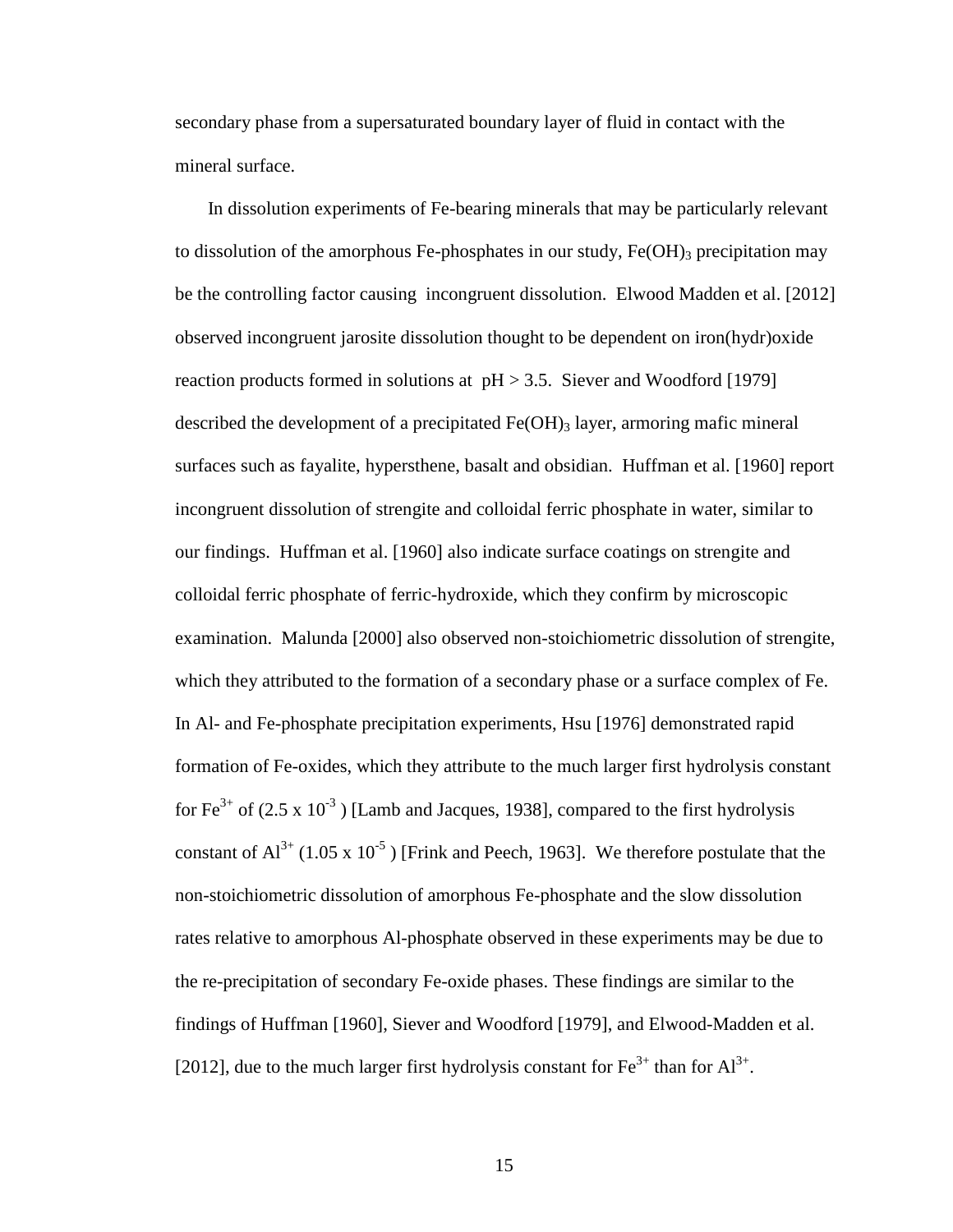In order to investigate the possible formation of Fe-oxy(hydr)oxides, the saturation state of our output solutions was calculated relative to strengite, goethite, hematite, maghemite, vivianite, ferrihydrite, 10nm goethite, 10nm hematite, and 10nm maghemite [Parkhurst and Appelo, 1999; Roncal-Herrero and Oelkers, 2011; Elwood-Madden et al., 2012] (Appendix A Table 4), and was found to be undersaturated with respect to all of these minerals. This result is consistent with the results of Ruiz-Agudo et al., [2012], who document the formation of a re-precipitated secondary phase using *in situ* atomic force microscopy (AFM) and FE-SEM despite undersaturation of the bulk solution with respect to secondary phases.

 Amorphous phases are likely important on Mars [Tosca, 2004; Michalski, 2005; Barger-Rampe and Morris, 2012; Wray, 2012], amorphous Al- and Fe-phosphates are likely important on Earth [Hsu, 1982a, b; Roncal-Herreo and Oelkers, 2011], and the measurement of their dissolution rates yields important information about potential phosphate mobility on Mars and on Earth. Dissolution rates were measured in flow through reactors, which although complicated to run, yield the most easily interpreted data. In this case, an additional possibility is the transport of suspended phases. Although images of unreacted and reacted phases show decreased globular sizes, indicative of surface dissolution of the agglomerated particle, previous work on natural waters has shown significant transport of trace elements in the colloidal fraction [Dupre et al., 1996; Viers et al., 1997]. Therefore, transport of colloidal particles may be an important process under very acidic conditions on Mars, similar to acid rock drainage on Earth, yielding increased transport and dissolution such as is observed for spalling glass surfaces in dissolution experiments on Earth [Gislason and Oelkers, 2003].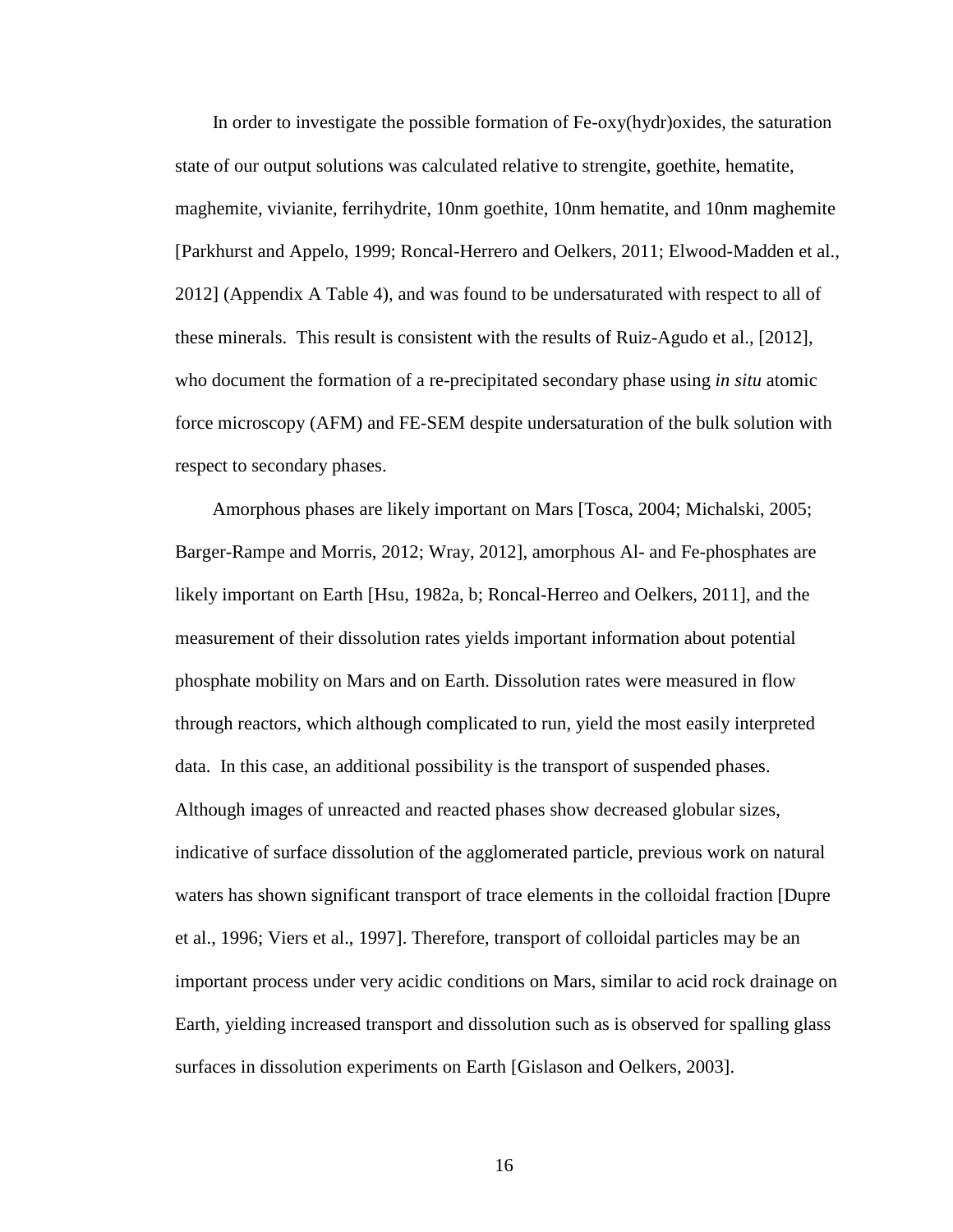## **Chapter 7 Implications for Mars**

 Mars is more P-rich than Earth [Filippelli, 2008] and likely to have amorphous phases [Michalski, 2005; Ruff, 2006; Bish 2008; Tosca, 2009; Barger-Rampe and Morris, 2012; Wray, 2012]. Phosphate is an essential nutrient for life [Wald, 1964] and is important for determining habitability on Mars. We conclude from these studies that amorphous phosphates are likely to release more phosphate than crystalline phases, suggesting more abundant phosphate in Martian environments. Results from the dissolution of amorphous Al- and Fe-phosphates can also be utilized for future modeling and predictions of phosphate mobility on Mars.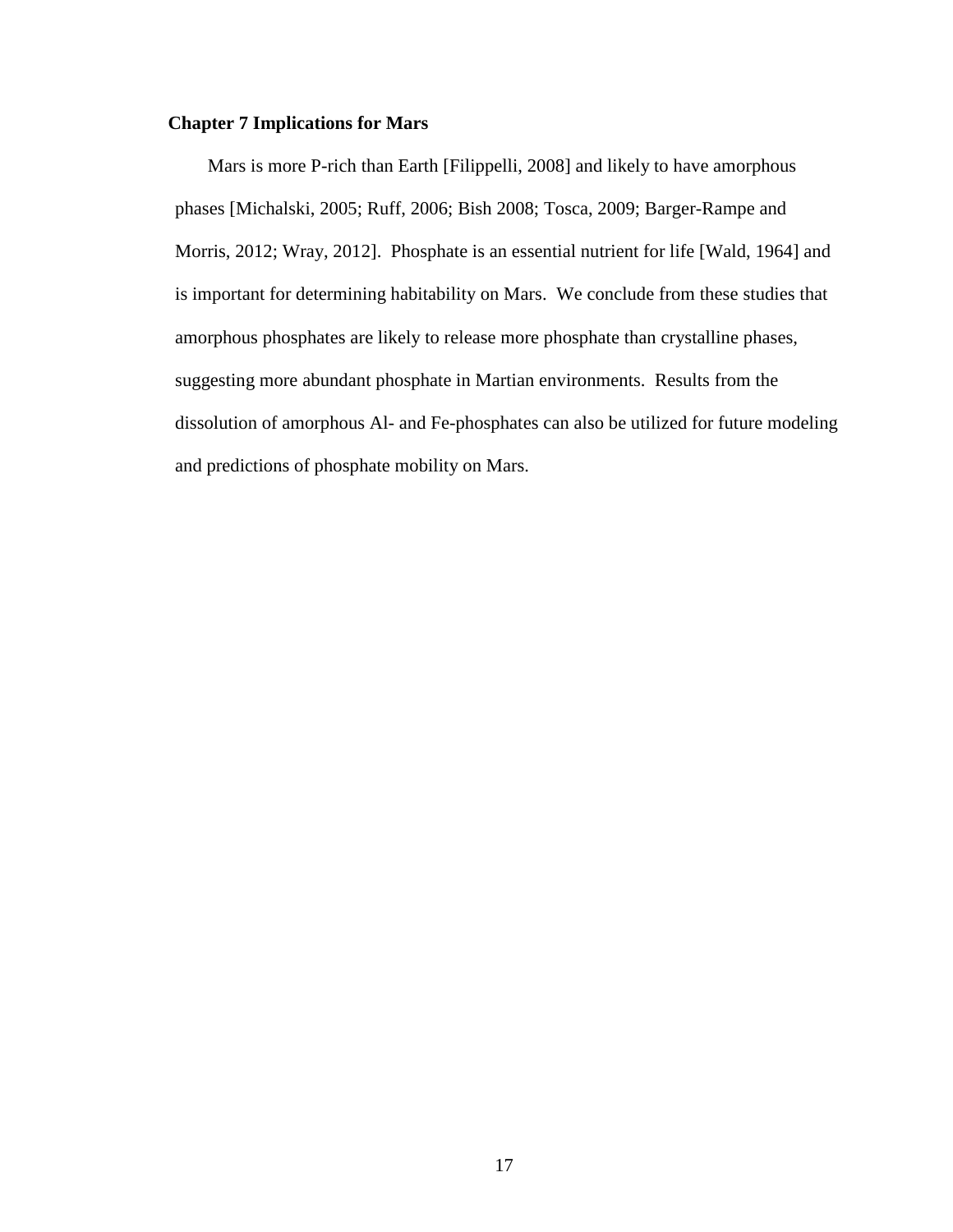#### **Chapter 8 Conclusions**

 Phosphate is an essential nutrient for life and amorphous Al- and Fe-phosphates are likely important in controlling phosphate concentrations and phosphate mobility on Mars. Phosphates have been identified within martian soils, rocks and meteorites. Amorphous phases have been identified on Mars and recent data and observations from MSL suggest amorphous phases may be abundant. Few dissolution rates for amorphous Al- and Fe-phosphates exist in the literature and therefore, determination of dissolution rates and rate laws are critical to understanding phosphate concentrations on Mars.

 Dissolution rates for amorphous Al- and Fe-phosphates have been determined in acidic flow-through dissolution experiments. Amorphous Al-phosphate yields congruent dissolution rates that are faster than its crystalline counterpart, variscite, and than amorphous Fe-phosphate. Reacted amorphous Al-phosphate contains smaller globules than the unreacted material, indicative of dissolution. In contrast, the amorphous Fe-phosphate dissolved incongruently and more slowly than the amorphous Al-phosphate, which may be due to the re-precipitation of Fe-oxides, armoring grain surfaces, and inhibiting dissolution. Rate laws of the form  $\log R = \log k - npH$  were calculated from dissolution rates, with values for amorphous Al-phosphate of:  $\log k = -$ 6.539  $\pm$  1.529, and *n* = 2.391  $\pm$  0.493 and amorphous Fe-phosphate, log *k* = -13.031 $\pm$ 0.558, and  $n = 1.376 \pm 0.221$ . The fast dissolution rates of amorphous Al- and Fephosphates indicate rapid release of phosphates into acidic environments, such as those potentially on Mars, suggesting enhanced phosphate mobility on that planet.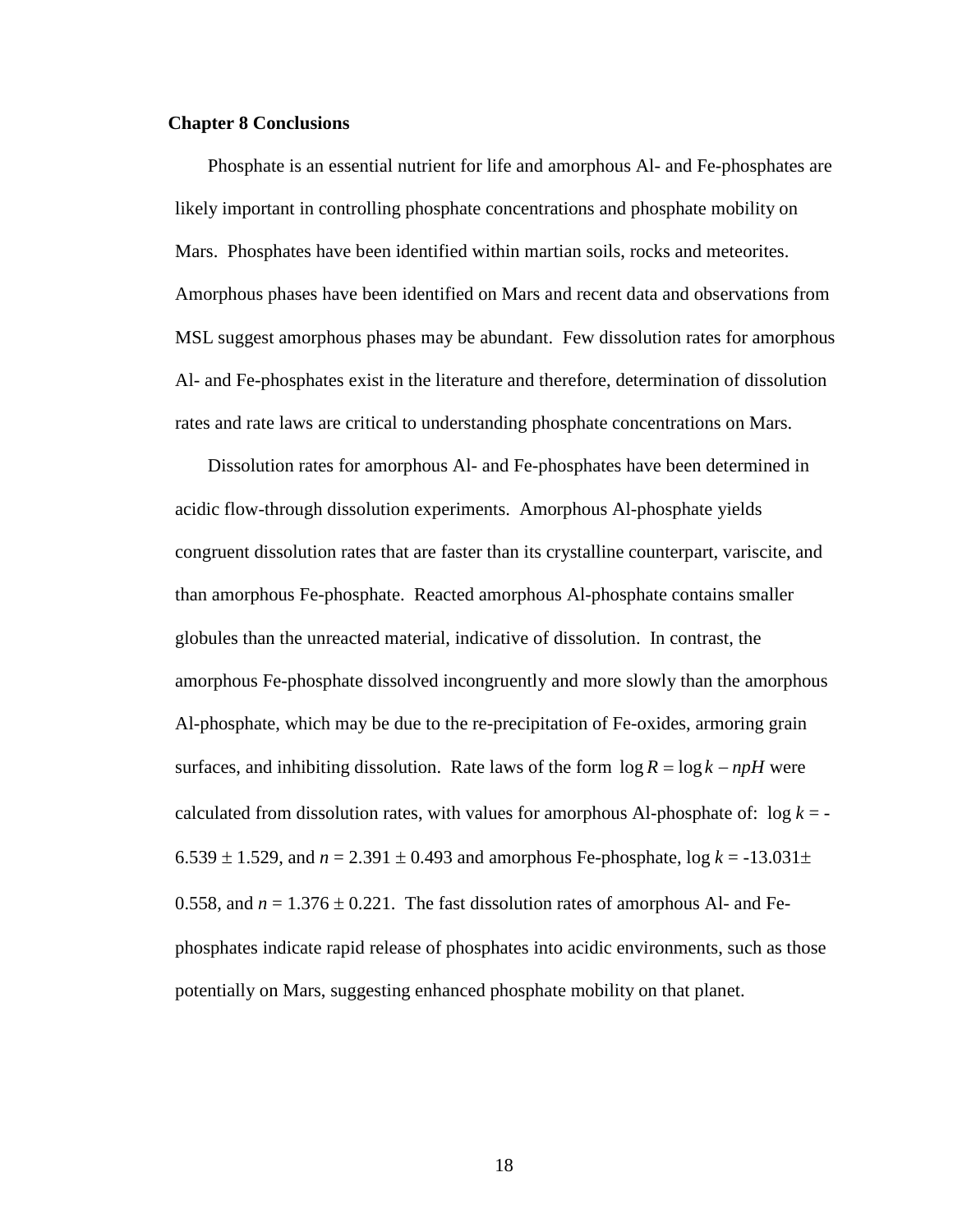#### Appendix A Figure Captions

Appendix A, Figure 1. (A) Schematic image of flow-through reactor based on Weissbart and Rimstidt (2008). Solution is pumped from the input reservoir using a peristaltic pump up through a 0.45 micron filter. The reactor is agitated atop a shaker plate at 150 rpm, and then solution is filtered  $(0.45 \mu m)$  filter) before entering a collection vessel for analyses. (B) Enlarged schematic image of reactor showing flow of fluid up through sample suspended on the filter. The filter is being held in place by an acrylic sleeve and effluent solution flowing out is filtered before being collected in a vessel for analyses.

Appendix A, Figure 2. Representative results of dissolution of amorphous Al-phosphate  $(pH 2.5)$  (A) Flow rate (mol/min), (B) output pH (C). Al (mM) and (D) P (mM) versus time. Boxes indicate steady state conditions defined as described in text.

Appendix A, Figure 3. Aqueous Fe: P ratio (mM) for each dissolution experiment of amorphous Fe-phosphate (A)  $pH = 3$  (B)  $pH = 2.5$  (C)  $pH = 2$  and (D)  $pH = 1$ . The solid horizontal line represents the ratio of Fe: P in the amorphous Fe phosphate. Results indicate non-stoichiometric dissolution of amorphous Fe-phosphate at higher pH with concentrations approaching stoichiometric release as pH decreases.

Appendix A, Figure 4. Aqueous Al: P ratio (mM) for each dissolution experiment of amorphous Al- phosphate at (A)  $pH = 3$  (B)  $pH = 2.5$  (C)  $pH = 2$  and (D)  $pH = 1$ . The solid horizontal line represents the ratio of Al: P in the amorphous Al phosphate. Results indicate non-stoichiometric dissolution of amorphous Al-phosphate initially, which in all cases achieve stoichiometric dissolution by steady state conditions.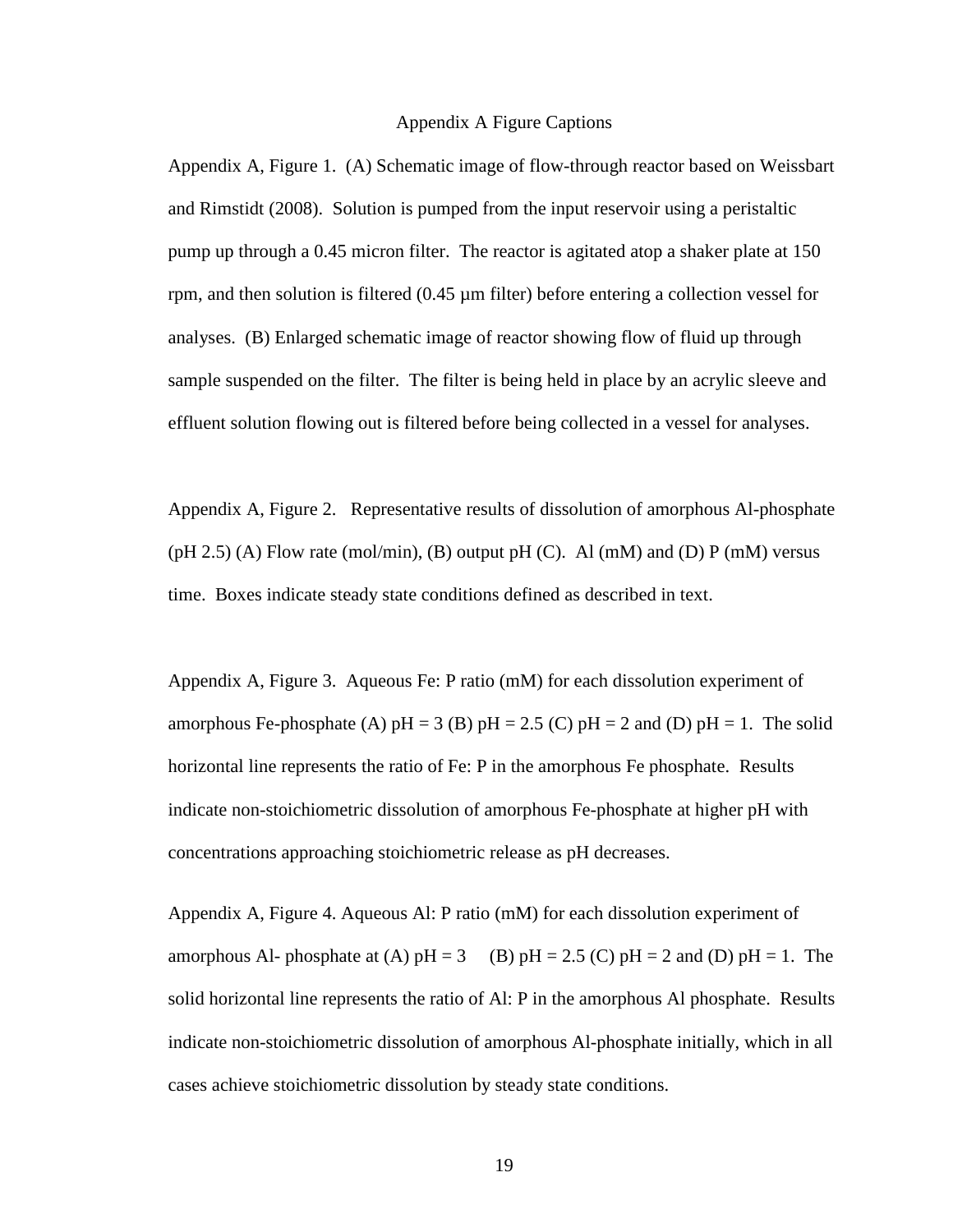Appendix A, Figure 5- Dissolution rates of amorphous Al- and Fe-phosphates versus pH indicate that Al-phosphates dissolve more rapidly than amorphous Fephosphates, which may be due to re-precipitation of Fe oxides. Amorphous Alphosphates measured in this study are also faster than the crystalline Al phosphate variscite. Lines represent the rate laws calculated as described in the text.

Appendix A, Figure 6- Micrographs of nanoporous amorphous Al-phosphate taken by Field-Emission Scanning Electron Microscopy (FE-SEM). A) 24 hour synthesized amorphous Al-phosphate at 100nm magnification with particles sizes  $\sim$ 45 to 64nm in diameter, B) 24 hour synthesis of amorphous Al-phosphate zoomed out to 1µm, exhibiting aggregates of particles within clusters, C) 24 hour reacted amorphous Al-phosphate material magnified to 100nm, demonstrating particle sizes similar to those of the unreacted, but with slightly smaller diameters. D) Aggregate of unreacted amorphous Al-phosphate synthesized at 24 hours.

Appendix A, Figure 7- Micrographs of nanoporous amorphous Fe-phosphate taken by Field-Emission Scanning Electron Microscopy (FE-SEM), charging was present on material surfaces causing interference of images. A) and B) 24 hour synthesized amorphous Fe-phosphate at 100nm magnification with particles sizes ~ 26 to 100nm in diameter, C) 24 hour reacted amorphous Fe-phosphate material magnified to 100nm, demonstrating particle sizes similar to those of the unreacted, but slightly smaller diameters in some instances, aggregates of reacted material exhibit